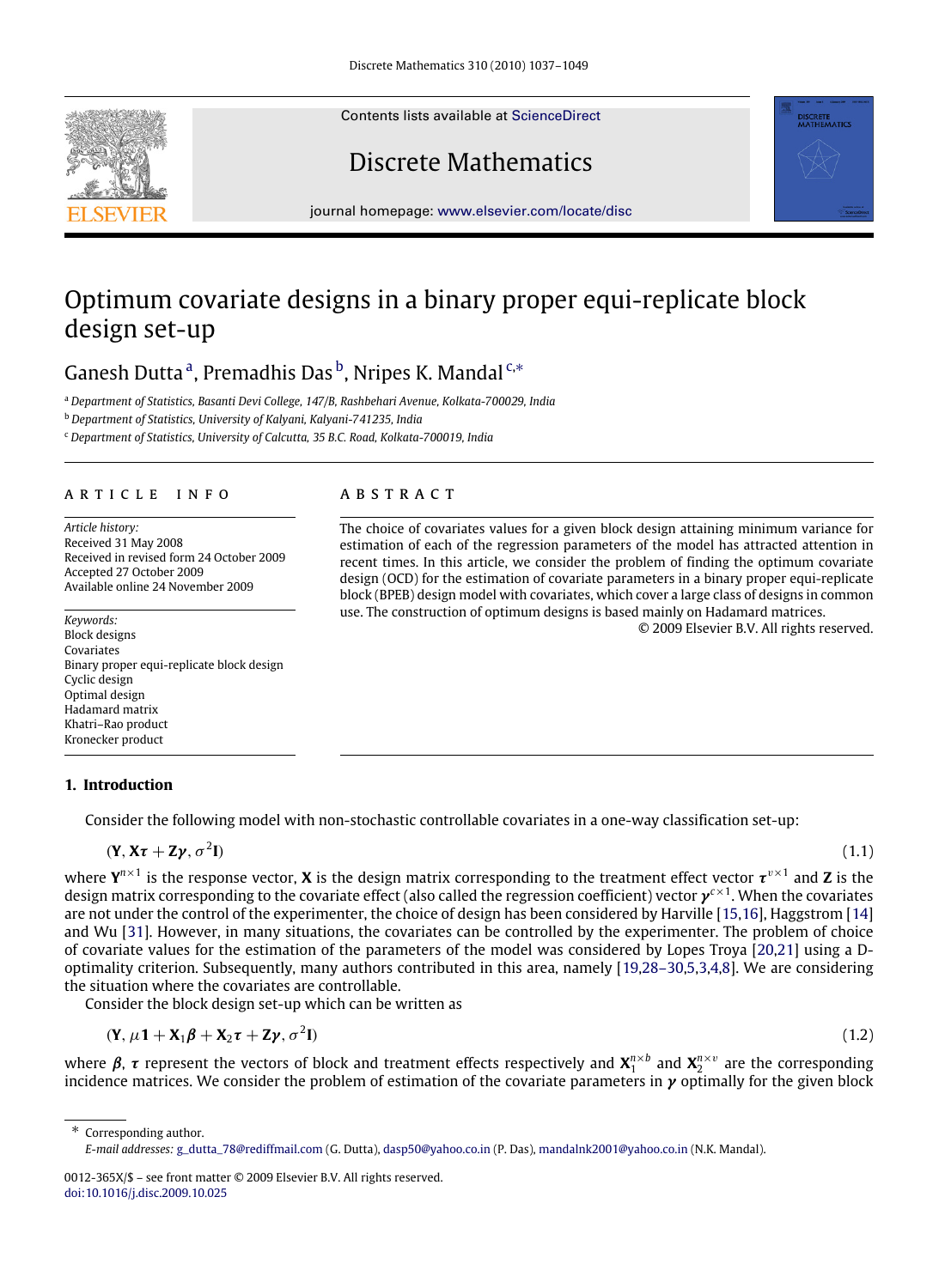design set-up. For the covariates, we assume without loss of generality, the (location-scale-)transformed version, where  $|z_{ij}| \leq 1$ ,  $z_{ij}$  the  $(i, j)$ th element of **Z**. By appropriate selection of the values of the covariates  $z_{ij}$ , one can optimise the estimation of the parameters in  $\gamma$  while maintaining the properties of the design with regard to the treatment and block. We consider how to select the values of  $z_{ij}$  optimally. Optimality here refers to attaining the least possible value  $\frac{\sigma^2}{n}$  $\frac{\partial^2}{\partial n}$  of individual variances simultaneously for all the estimators of the parameters in γ. Such a design is termed in the literature *globally optimal* (see e.g. [\[27,](#page-12-12) page 143]). From now on, unless otherwise stated, by optimality we mean *global optimality*. Das et al. [\[7\]](#page-12-13) studied the construction of *optimum covariate designs* (OCDs) extensively for the first time in the above set-up. They exploited mutually orthogonal Latin squares (MOLS) and Hadamard matrices to construct such designs and obtained an upper bound for the maximum number of covariates that could be accommodated in the set-up of randomised block design (RBD) and some series of balanced incomplete block design (BIBD). Rao et al. [\[26\]](#page-12-14) revisited the problem in completely randomized design (CRD) and RBD set-ups and identified the solution as a mixed orthogonal array (MOA), thereby providing some new solutions. Moreover, for OCDs in BIBD and partially balanced incomplete design (PBIBD) set-ups, references can be made to [\[7,](#page-12-13)[9](#page-12-15)[,10,](#page-12-16)[12\]](#page-12-17). Dutta et al. [\[11\]](#page-12-18) also considered the problem of finding OCDs in the correlated set-up of split-plot and strip-plot designs. The optimum choice of covariate values in the above set-up for the estimation of covariate parameters using the D-optimality criterion has also been considered by Dutta et al. [\[13\]](#page-12-19).

With reference to the model [\(1.2\),](#page-0-4) it is evident that for the estimation of the covariate effects orthogonal to the treatment and block effect contrasts, we must have (see [\[23\]](#page-12-20))

<span id="page-1-1"></span><span id="page-1-0"></span>
$$
\mathbf{Z}'\mathbf{X}_1 = \mathbf{0}, \qquad \mathbf{Z}'\mathbf{X}_2 = \mathbf{0} \tag{1.3}
$$

and for most efficient estimation of the regression parameters, we must have

$$
\mathbf{Z}'\mathbf{Z} = n\mathbf{I}_c. \tag{1.4}
$$

Therefore a most efficient estimation of each of the regression parameters is possible if and only if **Z** satisfies the conditions [\(1.3\)](#page-1-0) and [\(1.4\)](#page-1-1) simultaneously. In this article, our aim is to find **Z** which is globally optimal for given **X**<sup>1</sup> and **X**2.

Let *z* (*i*) *rs* be the element of **Z***<sup>i</sup>* corresponding to the observation on the *r*th treatment in the *s*th block, where **Z***<sup>i</sup>* is the *i*th column of **Z**,  $i = 1, 2, \ldots, c, r = 1, 2, \ldots, v, s = 1, 2, \ldots, b$ . There are different ways of finding the OCDs. In the present set-up, it is very difficult to visualise the **Z**-matrix satisfying the conditions [\(1.3\)](#page-1-0) and [\(1.4\).](#page-1-1) Following Das et al. [\[7\]](#page-12-13), we recast each column of the **Z**-matrix to a **W**<sup>v×b</sup>-matrix. We construct a matrix **W**<sub>i</sub> corresponding to **Z**<sub>i</sub>, putting the element  $z_{rs}^{(i)}$  in the *r*th row and *s*th column of **W***<sup>i</sup>* . Therefore a covariate design **Z** for *c* covariates is equivalent to *c* **W**-matrices. At this point, it may be mentioned that one can use a mixed orthogonal array (MOA) to construct such OCDs and this has been successfully done by [\[26](#page-12-14)[,11\]](#page-12-18). However, in the set-up of BPEB design, we find OCDs using **W**-matrices which are convenient to work with.

The conditions for global optimality for the estimation of  $\gamma$  in [\(1.3\)](#page-1-0) and [\(1.4\)](#page-1-1) reduce, in terms of the elements of the **W**-matrices, to:

 $(C_1)$  each **W**-matrix has all column-sums and all row-sums equal to zero;

(**C**2) the grand total of all the entries in the Hadamard product (see [\[25,](#page-12-21) page 30]) of any two distinct **W**-matrices is zero.

Henceforth, the conditions  $C_1 - C_2$  will be referred to as the single condition **C**.

**Definition 1.1.** With respect to the model [\(1.2\),](#page-0-4) the *c***W**-matrices corresponding to the *c* covariates are said to be optimum (in the sense of global optimality) if they satisfy the condition **C**.

**Remark 1.1.** It is to be noted that if  $c = 1$ , only condition  $C_1$  is to be satisfied by the **W**-matrix to be optimum.

In this context, it may be mentioned that the estimation of  $\gamma$  comes from the error functions of the model (**Y**,  $\mu$ **1**+**X**<sub>1</sub> $\beta$ +  $X_2\tau$ ,  $\sigma^2$  I) and hence the maximum number of covariates cannot exceed the error degrees of freedom of a given set-up.

In block design set-up, our aim is to construct as many **W**-matrices as possible satisfying the condition **C**. There are two reasons behind this. Firstly, it is known that the experimental error decreases with increase in the number of covariates. Secondly, the experimenter should have an idea about the maximum number of covariates, say  $c^*$ , that can be used satisfying the condition **C**. Otherwise, if the experimenter uses more than the *c*<sup>∗</sup> covariates available to the experimenter, he or she will fail to achieve maximum accuracy in the estimation of the regression coefficients attached to the covariates in the model.

In our approach, optimum **W**-matrices are being constructed from the incidence matrices corresponding of the incomplete block design set-ups, by placing ±1's judiciously in the *k* non-zero positions of every column and in *r* non-zero positions of every row such that the **W**-matrices satisfy the condition **C** mentioned above.

The paper is organised as follows. In Section [2](#page-2-0) of this article, we have considered the construction of OCDs in the class of *binary proper equi-replicate block* (BPEB) designs where the number of blocks is a multiple of the number of treatments. This covers large classes of BIB, PBIB and cyclic designs among a host of others. In Section [3,](#page-4-0) a general method of construction of OCDs for the larger class of cyclic designs has been proposed. Finally, in the appendix, lists of BPEB designs covering BIBD and PBIBD where OCDs can be constructed are given.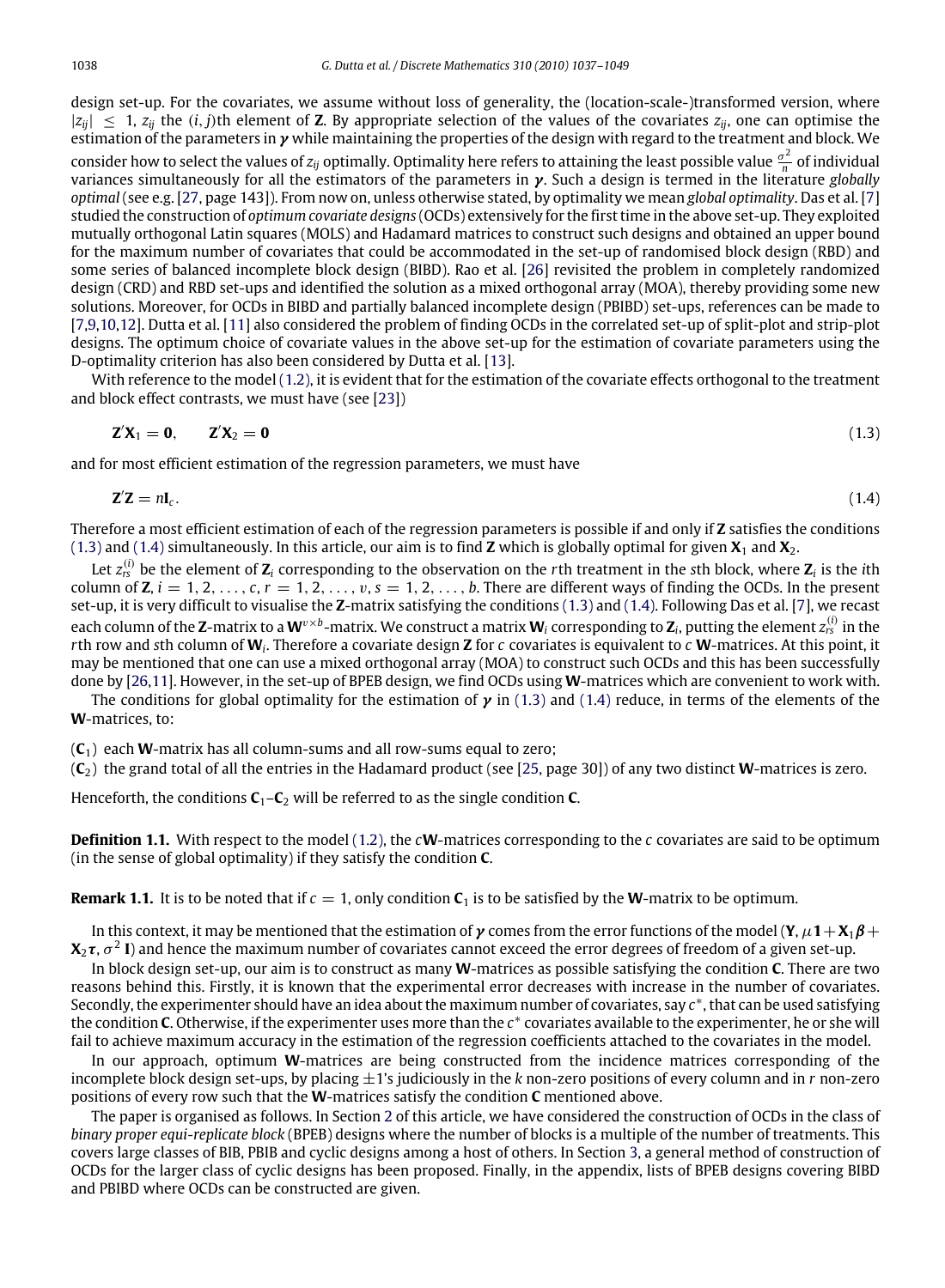## <span id="page-2-0"></span>**2.** BPEB designs with  $b = mv$

The construction of OCDs for any arbitrary block design is rather difficult. The procedures depend heavily on the method of construction of the corresponding block designs and often optimum**W**-matrices are obtained for designs which are mainly constructed through the method of differences (cf. [\[2\]](#page-12-22)). But now we shall describe a technique which does not depend on the method of construction and hence can be widely applied to a large class of commonly used block designs. The following lemma and theorem will help us in the construction of OCDs.

<span id="page-2-1"></span>**Lemma 2.1.** Let  $C^*$  be a  $k \times b$  matrix with v elements  $t_1, t_2, \ldots, t_v$  where  $b = mv$ ,  $m = a$  positive integer such that each *element occurs at most once in each column and an equal number of times in the whole matrix* **C** ∗ *. Then from* **C** <sup>∗</sup> *we can construct*  $a v \times b$  matrix **A** with  $(k + 1)$  symbols  $a_1, a_2, \ldots, a_k$  and 0 such that each of the non-null symbols occurs once and only once in *each of the b columns and m times in each of the v rows of A.* 

**Proof.** From the properties of the matrix  $C^*$  it can be easily seen that the columns can be identified with the *b* blocks of a BPEB design *d* with constant block size *k* and with *v* treatments  $t_1, t_2, \ldots, t_n$ . We know from [\[1\]](#page-12-23) that for a BPEB design with  $b = mv$ , the *k* treatments in the *b* blocks of *d* can always be arranged such that each treatment occurs *m* times in each of the *k* positions in the blocks. We denote such an arrangement by a  $k \times b$  matrix **B**. From the above matrix **B**, we can construct a  $v \times b$  matrix **A** by putting the element  $a_l$  in its  $(i, j)$ th cell if  $t_i$  occurs in the *l*th row and *j*th column of **B**,  $l = 1, 2, \ldots, k, j = 1, 2, \ldots, b, i = 1, 2, \ldots, v$ . Other positions are filled in with zeros. Obviously it follows from the property of **B** that each of *a*1, *a*2, . . . , *a<sup>k</sup>* occurs once and only once in each of the *b* columns of **A**. As every treatment occurs *m* times in each of the *k* rows of **B**, it is evident that each of the symbols *a*1, *a*2, . . . ,*a<sup>k</sup>* occurs *m* times in each row of **A**. Thus the lemma is proved.  $\square$ 

**Remark 2.1.** It may sometimes be challenging to construct such a **B**. But if a BPEB design with *b* = *m*v has a cyclic solution, it is very straightforward to construct the **B**-matrix. When the block design with  $b = mv$  does not have a cyclic solution, the construction of **B** seems to be difficult and we have used a trial and error method to get the desired configuration, whose existence is guaranteed by [Lemma 2.1.](#page-2-1)

<span id="page-2-2"></span>Now we prove the main theorem.

**Theorem 2.1.** For any BPEB design  $d(v, b, r, k)$  with  $b = mv, m (> 1)$  a positive integer,  $(k - 1)$  optimum **W**-matrices can be *constructed provided* **H***k, a Hadamard matrix of order k, exists.*

**Proof.** We write the matrix  $H_k$  as

$$
\mathbf{H}_k = \begin{pmatrix} \mathbf{1}, & \mathbf{h}_1, & \mathbf{h}_2, & \dots, & \mathbf{h}_{k-1} \end{pmatrix} . \tag{2.1}
$$

From a BPEB design  $d(v, b, r, k)$ , we can always, by [Lemma 2.1,](#page-2-1) construct a  $v \times b$  matrix **A** where each of  $a_1, a_2, \ldots, a_k$ occurs *m* times in each row and once in each column. We identify the *k* elements of **h**<sub>*i*</sub> with the symbols  $a_1, a_2, \ldots, a_k$ and replace these symbols in **A** with their identified elements of  $\mathbf{h}_i$ ,  $i = 1, 2, \ldots, (k - 1)$ . Thus we get  $(k - 1)$  matrices  $W_1, W_2, \ldots, W_{k-1}$  corresponding to  $h_1, h_2, \ldots, h_{k-1}$  respectively. From the properties of the matrix **A** and those of  $H_k$ , it easily follows that the **W***<sup>i</sup>* 's satisfy the optimality condition **C**.

**Example 2.1.** Let us consider the symmetric BIBD with parameters  $v = b = 7$ ,  $r = k = 4$ ,  $\lambda = 2$  constructed heuristically by Nandi [\[22\]](#page-12-24). The blocks are: (1, 2, 3, 4), (1, 2, 5, 6), (1, 3, 6, 7), (1, 4, 5, 7), (2, 3, 5, 7), (2, 4, 6, 7), (3, 4, 5, 6).

<span id="page-2-3"></span>.

The **B**- and **A**-matrices of [Lemma 2.1](#page-2-1) can respectively be written as

$$
\mathbf{B} = \begin{pmatrix} 1 & 2 & 3 & 4 & 5 & 7 & 6 \\ 2 & 1 & 6 & 5 & 7 & 4 & 3 \\ 3 & 5 & 1 & 7 & 2 & 6 & 4 \\ 4 & 6 & 7 & 1 & 3 & 2 & 5 \end{pmatrix}, \qquad \mathbf{A} = \begin{pmatrix} a_1 & a_2 & a_3 & a_4 & 0 & 0 & 0 \\ a_2 & a_1 & 0 & 0 & a_3 & a_4 & 0 \\ a_3 & 0 & a_1 & 0 & a_4 & 0 & a_2 \\ a_4 & 0 & 0 & a_1 & 0 & a_2 & a_3 \\ 0 & a_3 & 0 & a_2 & a_1 & 0 & a_4 \\ 0 & a_4 & a_2 & 0 & 0 & a_3 & a_1 \\ 0 & 0 & a_4 & a_3 & a_2 & a_1 & 0 \end{pmatrix}
$$

Consider

$$
\mathbf{H}_4 = \begin{pmatrix} 1 & 1 & 1 & 1 \\ 1 & -1 & -1 & 1 \\ 1 & 1 & -1 & -1 \\ 1 & -1 & 1 & -1 \end{pmatrix} = (\mathbf{1}, \mathbf{h}_1, \mathbf{h}_2, \mathbf{h}_3). \tag{2.2}
$$

<span id="page-2-4"></span>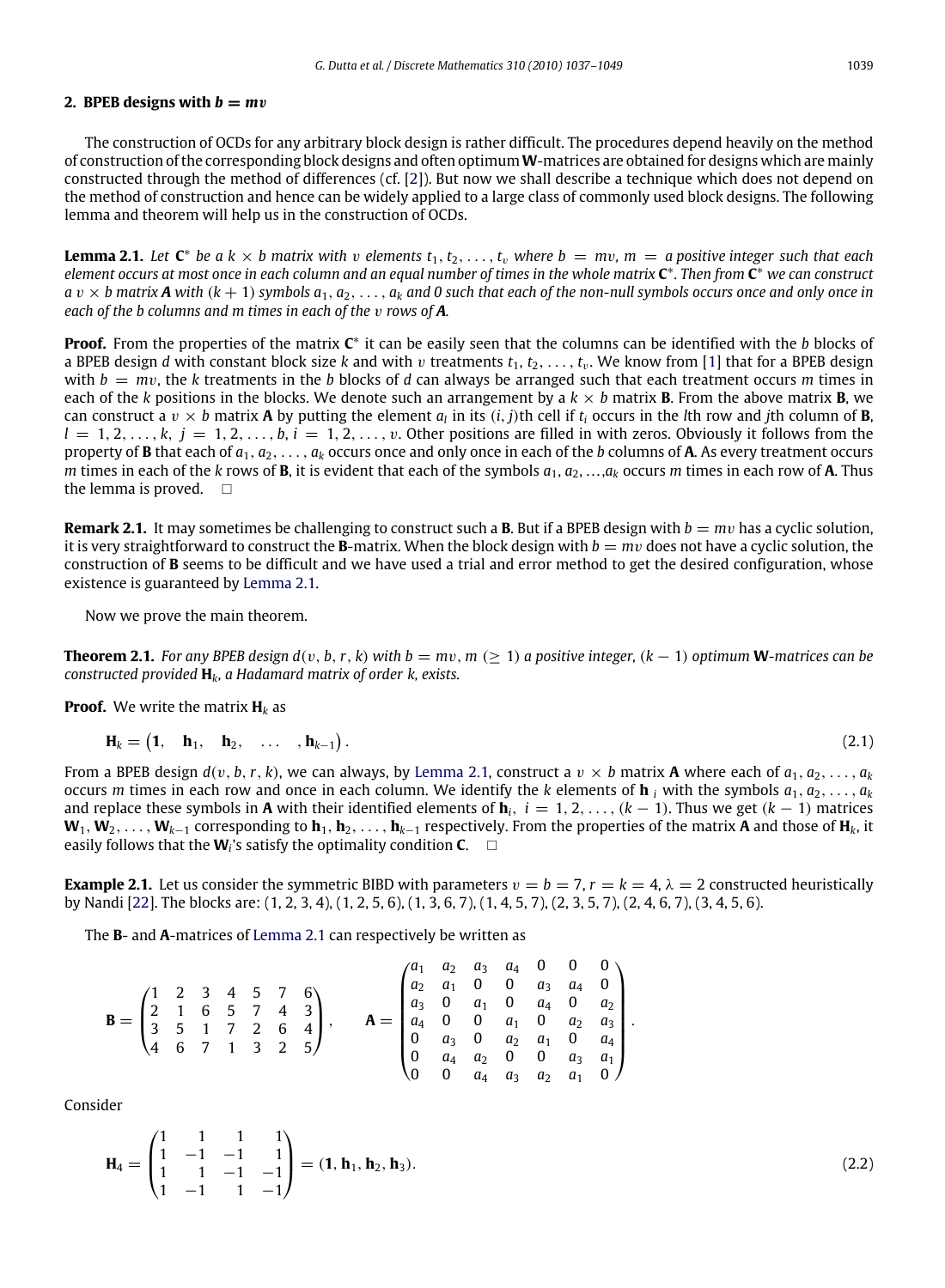Using the identification  $\mathbf{a} = \mathbf{h}_1$  where  $\mathbf{a}' = (a_1, a_2, a_3, a_4)$ , we construct  $\mathbf{W}_1$  from  $\mathbf{A}$  as given below:

2

<span id="page-3-2"></span><span id="page-3-0"></span>2

|  |  |  | $\begin{pmatrix} 1 & -1 & 1 & -1 & 0 & 0 & 0 \\ -1 & 1 & 0 & 0 & 1 & -1 & 0 \\ 1 & 0 & 1 & 0 & -1 & 0 & -1 \\ -1 & 0 & 0 & 1 & 0 & -1 & 1 \\ 0 & 1 & 0 & -1 & 1 & 0 & -1 \\ 0 & -1 & -1 & 0 & 0 & 1 & 1 \\ 0 & 0 & -1 & 1 & -1 & 1 & 0 \end{pmatrix}.$ |  |
|--|--|--|--------------------------------------------------------------------------------------------------------------------------------------------------------------------------------------------------------------------------------------------------------|--|
|  |  |  |                                                                                                                                                                                                                                                        |  |
|  |  |  |                                                                                                                                                                                                                                                        |  |
|  |  |  |                                                                                                                                                                                                                                                        |  |
|  |  |  |                                                                                                                                                                                                                                                        |  |
|  |  |  |                                                                                                                                                                                                                                                        |  |
|  |  |  |                                                                                                                                                                                                                                                        |  |

Similarly, using the identifications  $\mathbf{a} = \mathbf{h}_2$  and  $\mathbf{a} = \mathbf{h}_3$  respectively, we can construct  $\mathbf{W}_2$  and  $\mathbf{W}_3$ . It is easy to verify that the **W***<sup>i</sup>* 's satisfy the condition **C**.

<span id="page-3-3"></span>**Remark 2.2.** If *k* is even, then it follows from [Theorem 2.1](#page-2-2) that at least one optimum **W**-matrix can always be constructed by identifying the **a**'s with the elements of  $(\mathbf{1}'_k, -\mathbf{1}'_k)'$ , where  $\mathbf{1}'_p = (1, 1, \ldots, 1)^{1 \times p}$ .

In the following theorem, we shall see that the number of optimum **W**-matrices can be increased substantially if the BPEB design obeys an additional condition of *k*-resolvability ([\[24\]](#page-12-25), page 59). This requires that the  $b = mv$  blocks can be partitioned into *m* sets  $S_1, S_2, \ldots, S_m$  each of which contains v blocks such that each of the v treatments occurs *k* times in each  $S_i$ ,  $i = 1, 2, ..., m$ .

<span id="page-3-1"></span>**Theorem 2.2.** For a k-resolvable BPEB design with  $b = mv$ , it is possible to construct  $m(k - 1)$  optimum **W**-matrices, provided  $H_k$  *and*  $H_m$  *exist.* 

**Proof.** As the design is *k*-resolvable, then [Lemma 2.1](#page-2-1) is applicable to the blocks of each  $S_i$  and from these v blocks a matrix  $A_i^{v \times v}$  can be constructed where  $A_i$  contains each of the symbols  $a_1, a_2, \ldots, a_k$  once and only once in each row and in each column,  $i = 1, 2, \ldots, m$ . It is also to be noted that

$$
\mathbf{A} = (\mathbf{A}_1, \quad \mathbf{A}_2, \quad \dots, \mathbf{A}_m) \tag{2.3}
$$

is the **A**-matrix of [Lemma 2.1](#page-2-1) corresponding to the  $b = mv$  blocks of BPEB design where each of the symbols  $a_1, a_2, \ldots, a_k$ occurs *m* times in each row and just once in each column of **A**.

According to the method described in [Theorem 2.1,](#page-2-2) we can construct a matrix  $W_{ij}$  from  $A_i$  by identifying *a*'s with the elements of  $\mathbf{h}_i$ , the *i*th column of  $\mathbf{H}_k$  in [\(2.1\).](#page-2-3) By juxtaposing  $\mathbf{W}_{ji}$ ,  $j = 1, 2, \ldots, m$ , for fixed *i*, we obtain a matrix  $\mathbf{W}_i$ , where

$$
\mathbf{W}_i = (\mathbf{W}_{1i}, \quad \mathbf{W}_{2i}, \quad \dots \quad, \mathbf{W}_{mi}), i = 1, 2, \dots, (k-1). \tag{2.4}
$$

Thus we get  $(k-1)$  matrices  $W_1, W_2, \ldots, W_{k-1}$  which are optimum **W**-matrices for the BPEB design. As the BPEB design is *k*-resolvable and **H***<sup>m</sup>* exists, we can increase the number of optimal **W**-matrices. By taking the Khatri–Rao product (termed a 'new product' in [\[25,](#page-12-21) page 30]), denoted by  $\odot$ , of  $\textbf{h}^*_j=\left(h^*_{j1},h^*_{j2},\ldots,h^*_{jm}\right)'$ , the jth column of  $\textbf{H}_m$  with  $\textbf{W}_i$  of [\(2.4\),](#page-3-0)  $m(k-1)$ matrices **W**<sup>∗</sup><sub>*ji*</sub> can be constructed, where

$$
\mathbf{W}_{ji}^* = \mathbf{h}_j^* \odot \mathbf{W}_i = (h_{j1}^* \mathbf{W}_{1i}, h_{j2}^* \mathbf{W}_{2i}, \dots, h_{jm}^* \mathbf{W}_{mi}), \quad \forall i = 1, 2, \dots, (k-1); j = 1, 2, \dots, m.
$$
 (2.5)

It is easy to verify that the **W**<sup>∗</sup> *ji*'s satisfy the condition **C** and hence give *m*(*k* − 1) optimum **W**-matrices for the *k*-resolvable BPEB design.  $\square$ 

**Example 2.2.** Let us consider the following 2-resolvable BIBD with parameters  $v = 5$ ,  $b = 10$ ,  $r = 4$ ,  $k = 2$ ,  $\lambda = 1$  where the blocks can be represented in the form of a **B**-matrix of order  $2 \times 10$  as

$$
\mathbf{B} = \begin{pmatrix} 1 & 2 & 3 & 4 & 5 \\ 2 & 3 & 4 & 5 & 1 \end{pmatrix} \begin{pmatrix} 1 & 2 & 3 & 4 & 5 \\ 3 & 4 & 5 & 1 & 2 \end{pmatrix} = (\mathbf{B}_1, \ \mathbf{B}_2).
$$

Now the **A**-matrix of order  $5 \times 10$  can be constructed as

Blocks 
$$
\longrightarrow
$$
 1 2 3 4 5 6 7 8 9 10

\nTreatments  $1$   $\begin{pmatrix} a_1 & 0 & 0 & 0 & a_2 \\ 4 & 2 & a_1 & 0 & 0 & 0 \\ 0 & a_2 & a_1 & 0 & 0 & 0 \\ 4 & 0 & 0 & a_2 & a_1 & 0 \\ 5 & 0 & 0 & 0 & a_2 & a_1 \end{pmatrix} \begin{pmatrix} a_1 & 0 & 0 & a_2 & 0 \\ 0 & a_2 & a_1 & 0 & 0 \\ 0 & 0 & a_2 & a_1 & 0 \\ 0 & 0 & 0 & a_2 & a_1 \end{pmatrix} = (A_1, A_2).$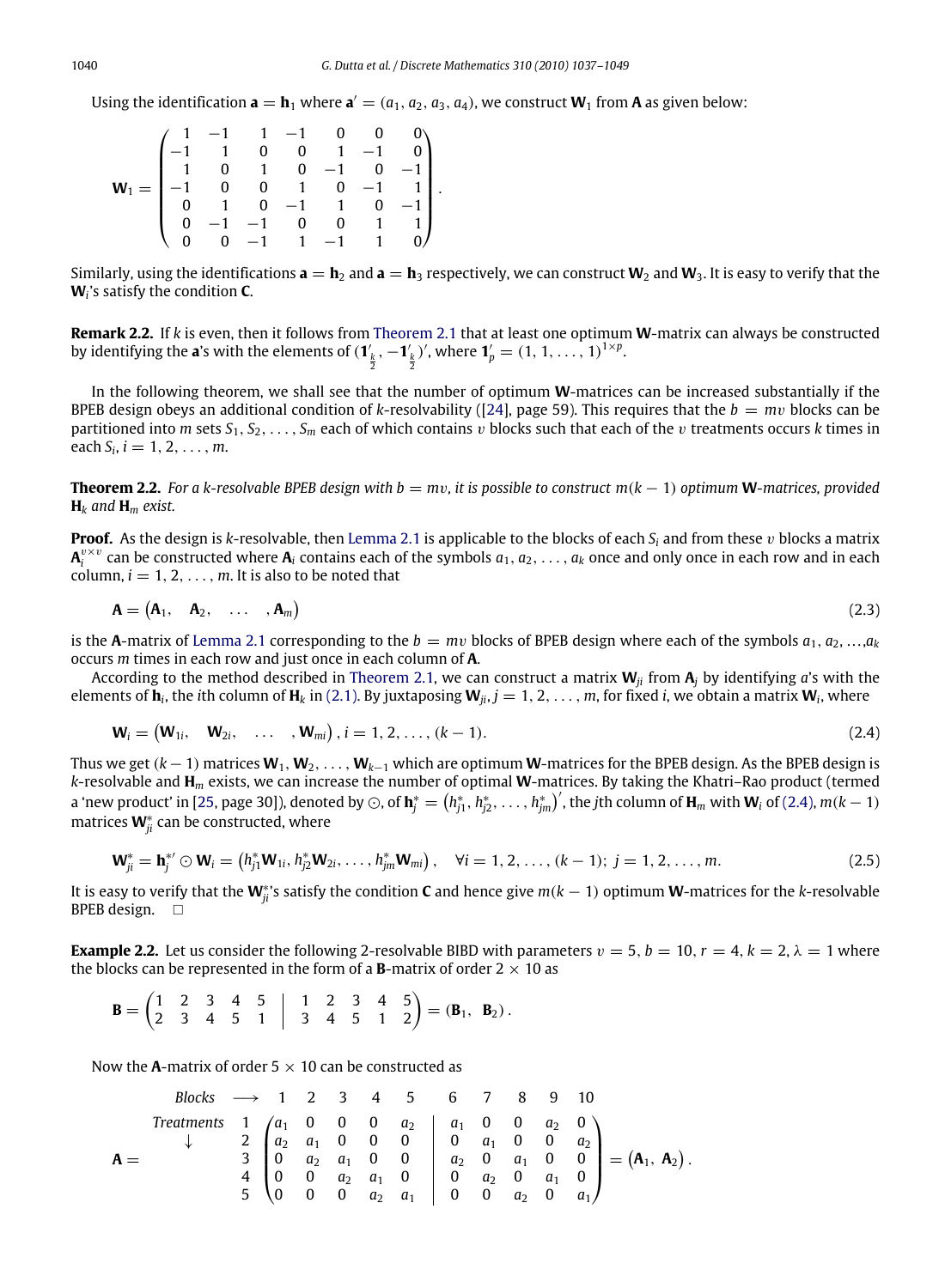Considering the column  $(1, -1)'$  of  $H_2$  and identifying 1 with  $a_1$  and  $-1$  with  $a_2$ , the following **W**-matrix can be constructed:

$$
\textbf{W}_1 = \begin{pmatrix} 1 & 0 & 0 & 0 & -1 \\ -1 & 1 & 0 & 0 & 0 \\ 0 & -1 & 1 & 0 & 0 \\ 0 & 0 & -1 & 1 & 0 \\ 0 & 0 & 0 & -1 & 1 \end{pmatrix} \begin{pmatrix} 1 & 0 & 0 & -1 & 0 \\ 0 & 1 & 0 & 0 & -1 \\ -1 & 0 & 1 & 0 & 0 \\ 0 & -1 & 0 & 1 & 0 \\ 0 & 0 & -1 & 0 & 1 \end{pmatrix} = \left( \textbf{W}_{11}, \textbf{W}_{21} \right).
$$

Since this is a resolvable design and  $m = 2$ , where  $H_2$  exists, two optimum **W**-matrices can be constructed via [Theorem 2.2](#page-3-1) as

$$
\mathbf{W}_{11}^* = \begin{pmatrix} 1, & 1 \end{pmatrix} \odot \begin{pmatrix} \mathbf{W}_{11}, & \mathbf{W}_{21} \end{pmatrix} = \begin{pmatrix} \mathbf{W}_{11}, & \mathbf{W}_{21} \end{pmatrix}; \n\mathbf{W}_{21}^* = \begin{pmatrix} 1, & -1 \end{pmatrix} \odot \begin{pmatrix} \mathbf{W}_{11}, & \mathbf{W}_{21} \end{pmatrix} = \begin{pmatrix} \mathbf{W}_{11}, & -\mathbf{W}_{21} \end{pmatrix}.
$$

In the following remarks we consider some methods of construction of optimum **W**-matrices where at least one of **H***<sup>k</sup>* and **H***<sup>m</sup>* does not exist, so [Theorem 2.2](#page-3-1) cannot be applied.

**Remark 2.3.** Let  $\mathbf{H}_k$  exist and  $m (> 2)$  be even but let  $\mathbf{H}_m$  not exist. Then  $2(k-1)$  optimum **W**-matrices can be obtained for a resolvable BPEB design by using  $(k-1)$  columns (except the column of all 1's) of  $\mathbf{H}_k$  and  $\mathbf{1}_m$  and  $(\mathbf{1}'_{\frac{m}{2}}, -\mathbf{1}'_{\frac{m}{2}})'$  as two choices of the vector **h** ∗ in the Khatri–Rao product in [Theorem 2.2.](#page-3-1)

**Remark 2.4.** If both of  $k$  (> 2),  $m$  (> 2) are even but neither of  $H_k$  and  $H_m$  exists, then two optimum **W**-matrices can be constructed for a resolvable BPEB design by using the two pairs of vectors  $((\mathbf{1}'_{\frac{k}{2}},-\mathbf{1}'_{\frac{k}{2}})',\mathbf{1}_m)$  and  $((\mathbf{1}'_{\frac{k}{2}},-\mathbf{1}'_{\frac{k}{2}})',(\mathbf{1}'_{\frac{m}{2}},-\mathbf{1}'_{\frac{m}{2}})')$ as two choices of (**h**, **h** ∗ ) in [Theorem 2.2.](#page-3-1)

<span id="page-4-1"></span>**Remark 2.5.** Let  $H_m$  exist,  $H_k$  not exist and  $k (> 2)$  be even. Then *m* optimum **W**-matrices can be constructed for a resolvable BPEB design by using *m* columns of  $\mathbf{H}_m$  and  $(\mathbf{1}'_k, -\mathbf{1}'_k)'$  for **h** in [Theorem 2.2.](#page-3-1)

2

2

<span id="page-4-2"></span>**Remark 2.6.** If *t* optimum **W**-matrices exist for any BPEB design, then the same number of **W**-matrices exist for the dual of that design where the blocks of the original design play the role of the treatments. This is because **W**′ is the optimum **W**-matrix for the dual design when **W** is the optimum **W**-matrix for the original design.

### <span id="page-4-0"></span>**3. Cyclic designs**

Cyclic designs are BPEB designs obtained by developing *m* (≥ 1) initial blocks. All cyclic designs belong to the class of PBIBDs with at most  $\frac{v}{2}$  associate classes. Many incomplete block designs may be set out as cyclic designs. If there are v treatments denoted by 0, 1, . . . , (v −1) which are elements of a module *M*, and are arranged in blocks of size *k* so that each treatment is replicated *r* times, then the cyclic design with these parameters is denoted by *C*(v, *k*,*r*). Given any initial block, another block is generated by adding  $\alpha$  (mod v) to each treatment of the initial block where  $\alpha \in M$ . If all the v blocks thus obtained from the given initial block are all distinct then this set of blocks is said to form a full set. If v and *k* are relatively prime to each other then the *v* blocks generated from an initial block always give a full set with parameters  $(v, k = r)$ . On the other hand if v and *k* have a common divisor *d*, then for every value of *d*, there always exists at least one initial block where all the  $v$  blocks generated from an initial block are not distinct; only  $\frac{v}{d}$  of them are distinct. This set of  $\frac{v}{d}$  blocks forms a partial set with parameters  $(v, k, r = \frac{k}{d})$ . Full or partial sets can be used singly or in combination to construct cyclic designs. For a detailed study, one is referred to  $18,17$ ].

**Example 3.1.** Let  $v = 8$ ,  $k = 4$ . The eight blocks (1, 2, 3, 4), (2, 3, 4, 5), (3, 4, 5, 6), (4, 5, 6, 7), (5, 6, 7, 0, 0, (6, 7, 0, 1), (7, 0, 1, 2), (0, 1, 2, 3) generated from the initial block (1, 2, 3, 4) form a full set. On the other hand, with  $d = 2$ , the  $\frac{v}{d} = 4$  blocks (0, 1, 4, 5), (1, 2, 5, 6), (2, 3, 6, 7) and (3, 4, 7, 0) generated from (0, 1, 4, 5) form a partial set of size (8, 4,  $\frac{k}{d} = 2$ ). For  $d = 4$ , the two blocks (0, 2, 4, 6) and (1, 3, 5, 7) generated from (0, 2, 4, 6) form a partial set of size (8, 4,  $\frac{k}{d}=1$ ).

If there exists a partial set consisting of  $\frac{v}{d}$  blocks in a cyclic design, then we see that each treatment is replicated  $\frac{k}{d}$  times in these blocks. So the number of covariates to be accommodated in a cyclic design depends on whether the sets are full sets or partial sets and also on the number of sets. When cyclic designs consist of full sets only, then a systematic way for assigning values to the covariates can be developed. However, when a design contains partial sets, it is difficult to specify the number of covariates to be accommodated beforehand. Some examples of cyclic designs containing the partial sets are considered where we have provided a solution for OCDs through an ad hoc method.

It is to be noted that [\[7,](#page-12-13)[9\]](#page-12-15) gave solutions for the series of BIBD's which belonged to the class of cyclic designs. Moreover, all irreducible BIBDs can also be obtained by cyclically developing the set of some initial blocks. So we can cover all these designs and a lot of other designs under the general technique described in this section.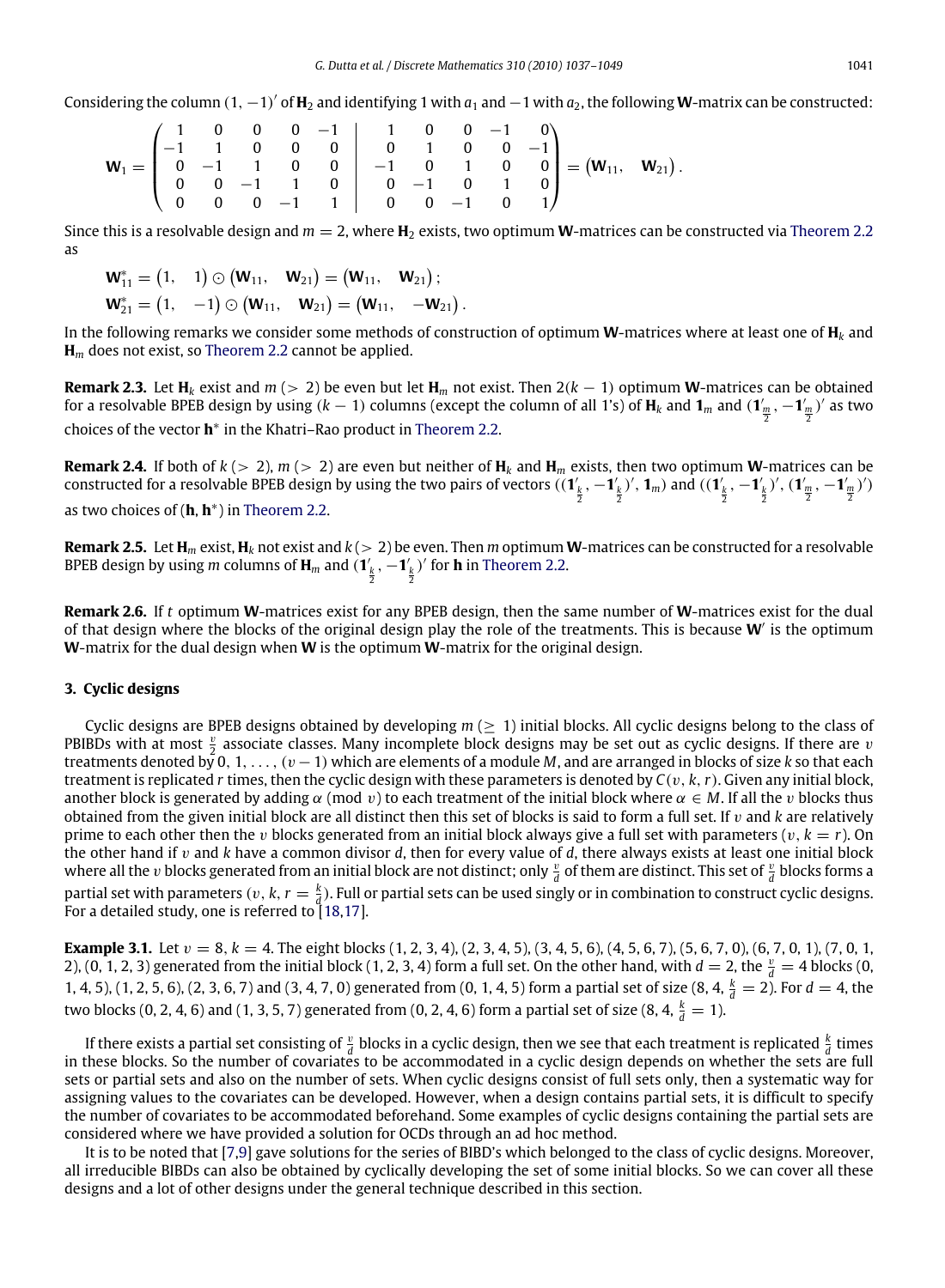### *3.1. Cyclic designs containing full sets only*

It is proved in [Theorem 2.2](#page-3-1) that for resolvable BPEB designs the number of covariates can be increased over the number of designs for ordinary BPEB design with the same parameters. It can be easily noted that cyclic designs with *m* initial blocks giving *m* full sets of blocks always give resolvable BPEB designs. So for such cyclic designs a larger number of covariates can be accommodated in an optimum way following [Theorem 2.2.](#page-3-1) But for the particular case when the resolvable designs are of cyclic nature, construction can be done more easily by exploiting the circular nature of the blocks. The precise statement follows.

<span id="page-5-0"></span>**Theorem 3.1.** Let a cyclic design with parameters  $v, b = mv, r = mk, k$  be obtained by developing m initial blocks each of size *k and also let* **H***<sup>k</sup> and* **H***<sup>m</sup> exist. Then m*(*k* − 1) *optimum* **W***-matrices can be constructed through cyclic development.*

**Proof.** Let  $\mathbf{H}_k$  and  $\mathbf{H}_m$  be written respectively in the forms

$$
\mathbf{H}_k = \left(\mathbf{1}, \mathbf{h}_1, \mathbf{h}_2, \ldots, \mathbf{h}_{k-1}\right) \quad \text{and} \quad \mathbf{H}_m = \left(\mathbf{h}_1^*, \mathbf{h}_2^*, \ldots, \mathbf{h}_m^*\right)
$$

where

$$
\mathbf{h}_{j}^{*} = (h_{j1}^{*}, h_{j2}^{*}, \ldots, h_{jm}^{*}); \quad i = 1, 2, \ldots, m.
$$

Also let the *m* initial blocks of the specified design be displayed in the form of the column vectors in the treatment–block incidence matrix of that design. The *k* non-zero elements of the *j*th initial block are replaced by the *k* elements of **h***<sup>i</sup>* in that order and are cyclically permuted to get a  $v \times v$  matrix  $\mathbf{W}_{ji}$ . After obtaining the  $\mathbf{W}_{ji}$ 's the construction of  $m(k-1)$  optimum **W**-matrices,  $\mathbf{W}_{ji}^*$  ( $i = 1, 2, ..., (k - 1), j = 1, 2, ..., m$ ) follows routinely from [\(2.4\)](#page-3-0) and [\(2.5\).](#page-3-2) □

**Example 3.2.** Let the cyclic design with parameters  $v = 13$ ,  $b = 26$ ,  $r = 8$ ,  $k = 4$  with the initial blocks (1, 4, 12, 13), (1, 4, 10, 13) mod 13 be considered.

Let **H**<sub>2</sub> be written as

$$
\mathbf{H}_2 = \begin{pmatrix} 1 & 1 \\ 1 & -1 \end{pmatrix} = (\mathbf{h}_1^*, \mathbf{h}_2^*).
$$

Then by [Theorem 3.1,](#page-5-0) six optimum **W**-matrices for this design can be constructed by using  $h_1$ ,  $h_2$ ,  $h_3$  of [\(2.2\)](#page-2-4) and the two columns of  $H_2^*$ . For instance, by using  $h_1$  of [\(2.2\)](#page-2-4) in two full cycles of the incidence matrix corresponding to the initial blocks  $(1, 4, 12, 13)$  and  $(1, 4, 10, 13)$ , the matrices  $W_{11}$  and  $W_{21}$  are obtained respectively as

$$
\begin{aligned}\n &\longrightarrow \text{Treatments} \\
1 \ 2 \ 3 \quad 4 \quad 5 \ 6 \ 7 \ 8 \ 9 \ 10 \ 11 \ 12 \ 13 \\
\mathbf{W}'_{11} = \begin{pmatrix} 1 & 0 & 0 & 1 & 0 & 0 & 0 & 0 & 1 & -1 \\ \text{and cyclic permutations} \end{pmatrix}; \\
&\longrightarrow \text{Treatments} \\
1 \ 2 \ 3 \quad 4 \quad 5 \ 6 \ 7 \ 8 \ 9 \ 10 \ 11 \ 12 \ 13 \\
\mathbf{W}'_{21} = \begin{pmatrix} 1 \ 0 \ 0 & -1 & 0 & 0 & 0 & 0 & 1 & 0 & 0 & -1 \\ \text{and cyclic permutations} \end{pmatrix}.\n \end{aligned}
$$

After obtaining  $W_{11}$  and  $W_{21}$ , the two  $W$ -matrices  $W_{11}^*$ ,  $W_{21}^*$  are obtained by using  $\textbf{h}_1^*$  as

$$
\begin{aligned} \mathbf{W}_{11}^* &= \mathbf{h}_1^* \odot \mathbf{W}_1 = \begin{pmatrix} 1, & 1 \end{pmatrix} \odot \begin{pmatrix} \mathbf{W}_{11}, & \mathbf{W}_{21} \end{pmatrix} = \begin{pmatrix} \mathbf{W}_{11}, & \mathbf{W}_{21} \end{pmatrix} \\ \mathbf{W}_{21}^* &= \mathbf{h}_2^* \odot \mathbf{W}_1 = \begin{pmatrix} 1, & -1 \end{pmatrix} \odot \begin{pmatrix} \mathbf{W}_{11}, & \mathbf{W}_{21} \end{pmatrix} = \begin{pmatrix} \mathbf{W}_{11}, & -\mathbf{W}_{21} \end{pmatrix} \end{aligned}
$$

Incidentally, it is seen that this is a PBIBD with parameters  $v = 13$ ,  $b = 26$ ,  $r = 8$ ,  $k = 4$ ,  $\lambda_1 = 1$ ,  $\lambda_2 = 3$ ,  $n_1 = n_2 = 6$ . The first associates of the treatment *i* are  $(i + 2, i + 5, i + 6, i + 7, i + 8, i + 11)$  (mod 13).

.

In the next two sections we consider cyclic designs which are not exactly of the type considered in this section. We illustrate through examples how OCDs can be constructed through ad hoc methods.

#### *3.2. Cyclic designs containing some partial sets*

It was mentioned earlier that it is difficult to propose a systematic method for finding OCDs for cyclic designs containing partial sets. It should be noted that the number of optimum **W**-matrices depends on the properties of the partial sets and consequently on the nature of the columns of **H***<sup>k</sup>* whose elements are used to replace the non-zero elements in the blocks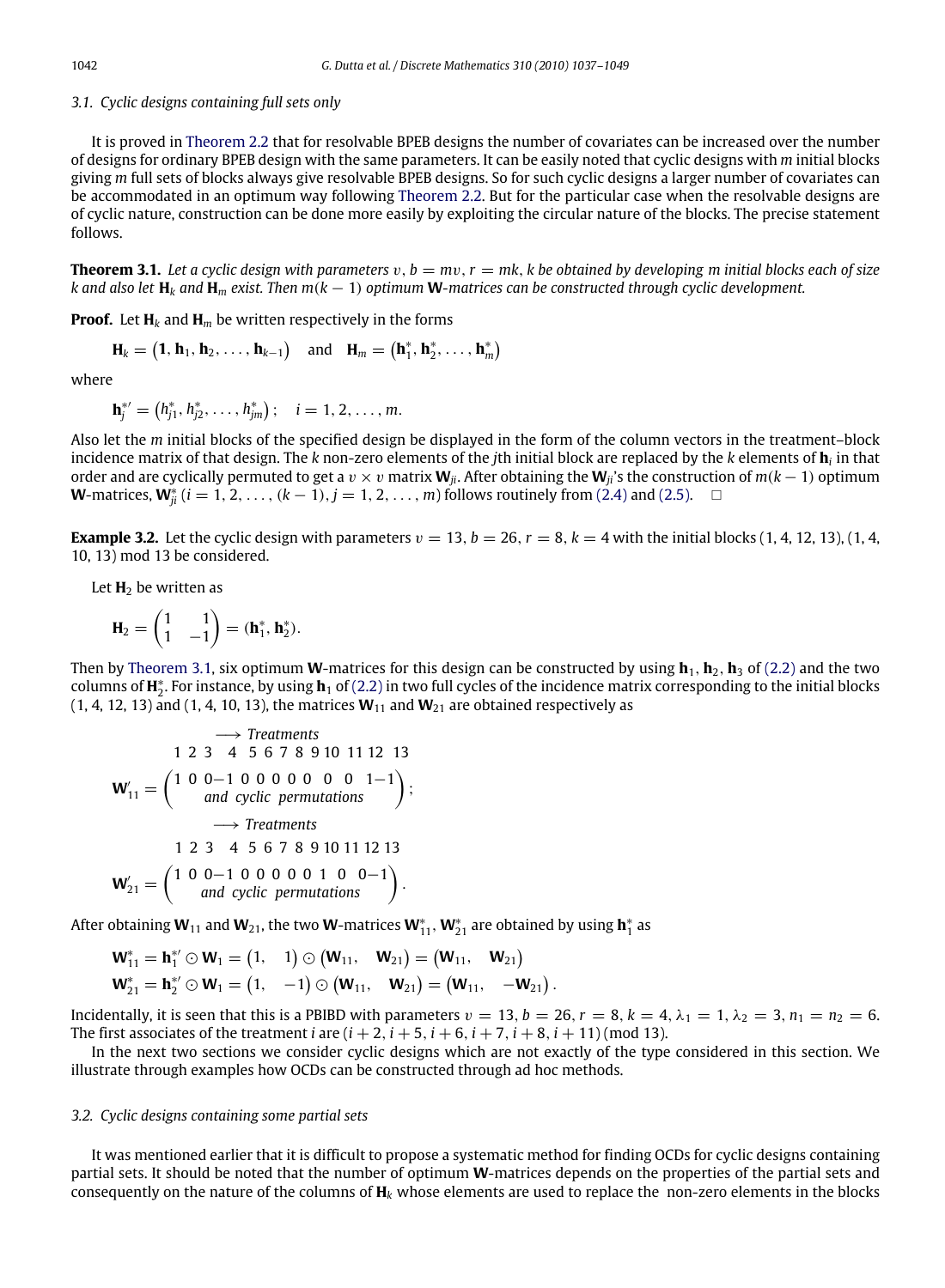of the incidence matrix. We consider the following example illustrating an ad hoc method which depends on the nature of the partial set.

<span id="page-6-0"></span>**Example 3.3.** Consider the irreducible BIBD with parameters  $v = 6$ ,  $b = \binom{6}{4} = 15$ ,  $r = \binom{5}{3} = 10$ ,  $k = 4$ ,  $\lambda = \binom{4}{2} = 6$ . The design can be obtained from the three initial blocks:  $[(0, 1, 2, 3), (0, 2, 3, 4), (0, 2, 3, 5)]$  mod 6, where the first two give full sets containing six distinct blocks each and the last one gives a partial set containing only three distinct blocks. We consider **H**<sub>4</sub> of [\(2.2\).](#page-2-4) It is to be noted that, like for [Theorem 3.1,](#page-5-0) all the three columns  $\mathbf{h}_1$ ,  $\mathbf{h}_2$  and  $\mathbf{h}_3$  of [\(2.2\)](#page-2-4) cannot be used in each of the three subsets of blocks obtained by developing cyclically three initial blocks. The last three blocks obtained from the third initial block are partially cyclic; only  $h_1$ ,  $h_2$  can be used to construct  $W_i$  matrices but  $h_3$  cannot be used as it will not lead to zero row-sums. Using  $\mathbf{h}_1$  and  $\mathbf{h}_2$ , we get two **W**-matrices, namely  $\mathbf{W}_{(1)}$  and  $\mathbf{W}_{(2)}$  respectively:

|       |                                       | $\mathbf{W}_{(1)} = \mathbf{B} \mathbf{I} \rightarrow$                                                                                                                                                                                                                                                                                  |                |                         |                         |  |                |                                                                                              |                 |                                                                                                                                                                          |                             |                |                         |
|-------|---------------------------------------|-----------------------------------------------------------------------------------------------------------------------------------------------------------------------------------------------------------------------------------------------------------------------------------------------------------------------------------------|----------------|-------------------------|-------------------------|--|----------------|----------------------------------------------------------------------------------------------|-----------------|--------------------------------------------------------------------------------------------------------------------------------------------------------------------------|-----------------------------|----------------|-------------------------|
|       |                                       |                                                                                                                                                                                                                                                                                                                                         | 2              |                         |                         |  |                |                                                                                              |                 | 3 4 5 6 7 8 9 10 11 12 13 14 15                                                                                                                                          |                             |                |                         |
| Tr.   | $\overline{4}$<br>$\overline{5}$<br>6 | $\begin{array}{c ccccccccc} 1 & 1 & 0 & 0 & -1 & 1 & -1 & 1 & 0 & -1 & 1 & -1 & 0 & 1 & -1 & 0 \\ 2 & -1 & 1 & 0 & 0 & -1 & 1 & 0 & 1 & 0 & -1 & 1 & -1 & 0 & 1 & -1 \\ 3 & 1 & -1 & 1 & 0 & 0 & -1 & -1 & 0 & 1 & 0 & -1 & 1 & -1 & 0 & 1 \end{array}$<br>$\begin{vmatrix} -1 & 1 & -1 & 1 & 0 & 0 \end{vmatrix}$ 1 -1 0 1 0 -1 1 -1 0 | $0 -1$         |                         |                         |  |                |                                                                                              |                 | 0 0 -1 -1 0 1 0 -1 1 -1 0<br>$1$ -1 1 0 -1 1 -1 0 1 0 0 1 -1<br>$\begin{array}{cccc cccc} \sqrt{0} & 0 & -1 & 1 & -1 & 1 & 0 & -1 & 1 & -1 & 0 & 1 & -1 & 0 \end{array}$ |                             |                |                         |
|       |                                       | $\mathbf{W}_{(2)} = \mathbf{B} \mathbf{I} \longrightarrow$                                                                                                                                                                                                                                                                              |                |                         |                         |  |                |                                                                                              |                 |                                                                                                                                                                          |                             |                |                         |
|       |                                       |                                                                                                                                                                                                                                                                                                                                         | $\overline{2}$ | $\overline{\mathbf{3}}$ |                         |  | 4 5 6 7 8 9 10 |                                                                                              | $\overline{11}$ | 12                                                                                                                                                                       | - 13                        | 14             | 15                      |
| Tr. 1 | $\overline{2}$<br>$\overline{3}$      | $\begin{pmatrix} 1 & 0 & 0 \\ -1 & 1 & 0 \\ 1 & 1 & 0 \end{pmatrix}$                                                                                                                                                                                                                                                                    | $-1$ $-1$ $1$  |                         | $\overline{\mathbf{0}}$ |  |                | $0 \quad 1 \mid -1 \quad 0 \quad 1$<br>$\begin{array}{cccc} 0 & 0 & -1 & -1 & 0 \end{array}$ |                 | $\begin{array}{c cccc} 1 & -1 & -1 & 1 & 0 & 1 & -1 & -1 & 0 & 1 & -1 & 0 \\ 0 & 1 & -1 & 0 & 1 & 0 & 1 & -1 & -1 & 0 & 1 & -1 \end{array}$<br>0 1 -1 -1 0               | $1 \quad 0 \quad 1 \mid -1$ | $\overline{1}$ | $\overline{\mathbf{0}}$ |

## *3.3. Cyclic designs where each element corresponds to a number of symbols*

Here any treatment is denoted by  $\alpha_i$  where  $\alpha$  is any element of the module  $M = (0, 1, \ldots, m - 1)$  and *j* is one of the *n* symbols 1, 2, . . . , *n*. The following is an example of a design which is obtained by the classical method of difference (cf. [\[2\]](#page-12-22)) where each symbol of the module  $M = (0, 1, 2, 3, 4)$  corresponds to two symbols 1 and 2. If the blocks can be grouped into sets which have cycles, then optimum **W**-matrices can be constructed by exploiting the properties of the blocks of the design. The method is illustrated through the following example.

<span id="page-6-1"></span>**Example 3.4.** Consider the GD design with parameters  $v = 10$ ,  $b = 20$ ,  $r = 8$ ,  $k = 4$ ,  $\lambda_1 = 0$ ,  $\lambda_2 = 3$ ,  $m =$ 5,  $n = 2$  with the initial group  $(0_1, 0_2)$  mod 5. The initial blocks are  $(0_1, 1_2, 2_2, 4_2)$ ,  $(0_2, 1_1, 2_1, 4_1)$ ,  $(0_1, 2_2, 3_2, 4_2)$ ,  $(0_2, 2_1, 3_1, 4_1)$  mod 5. We divide the four initial blocks into two sets  $S_1 = \{(0_1, 1_2, 2_2, 4_2), (0_1, 2_2, 3_2, 4_2)\}\$ and  $S_2 = \{(0, 1, 2, 4, 4), (0, 2, 3, 3, 4, 4)\}\$ . In the first five rows of the incidence matrix corresponding to the initial block  $(0_1, 1_2, 2_2, 4_2)$  of  $S_1$ , the non-zero elements are replaced by the elements of  $\mathbf{h}_1$  of [\(2.2\)](#page-2-4) and in the last five rows corresponding to (0<sub>1</sub>, 1<sub>2</sub>, 2<sub>2</sub>, 4<sub>2</sub>) of S<sub>1</sub>, the non-zero elements are replaced by those of  $-\bm{h}_1$ . We call this matrix, of order 10  $\times$  10,  $\bm{U}_1^{(1)}$ . In the same way using **h**<sub>1</sub> and  $-\mathbf{h}_1$ , we can get the matrix  $\mathbf{U}_1^{(2)}$  from the blocks corresponding to the two initial blocks of *S*<sub>2</sub>. Therefore  $\mathbf{U}_{1}^{(1)}$  and  $\mathbf{U}_{1}^{(2)}$  are given by

|                   |                |              |                | <b>Treatments</b> |                |                |                |                |                |                               |   |
|-------------------|----------------|--------------|----------------|-------------------|----------------|----------------|----------------|----------------|----------------|-------------------------------|---|
|                   | 0 <sub>1</sub> | 11           | 2 <sub>1</sub> | 3 <sub>1</sub>    | 4 <sub>1</sub> | 0 <sub>2</sub> | 1 <sub>2</sub> | 2 <sub>2</sub> | 3 <sub>2</sub> |                               |   |
|                   |                | 0            | 0              | 0                 | 0              | $\mathbf{0}$   |                |                | 0              | 1<br>$\overline{\phantom{m}}$ |   |
|                   | 0              |              | 0              | 0                 | 0              |                | 0              |                |                | 0                             |   |
|                   | 0              | 0            |                | 0                 | 0              | 0              |                | 0              |                |                               |   |
|                   | 0              | 0            | 0              | 1                 | 0              |                | 0              |                | 0              |                               |   |
| ${\bf U}_1^{(1)}$ | 0              | $\mathbf{0}$ | 0              | 0                 | 1              |                |                | 0              |                | 0                             |   |
|                   |                | O            | O              | 0                 | 0              | 0              | O              |                |                | 1                             | , |
|                   | 0              |              | 0              | 0                 | 0              |                | 0              | 0              |                |                               |   |
|                   | 0              | 0            |                | 0                 | $\mathbf{0}$   |                |                | 0              | 0              |                               |   |
|                   | 0              | 0            | $\mathbf{0}$   |                   | 0              |                |                |                | 0              | 0                             |   |
|                   | 0              | 0            | 0              | 0                 | $-1$           | 0              |                |                |                | 0                             |   |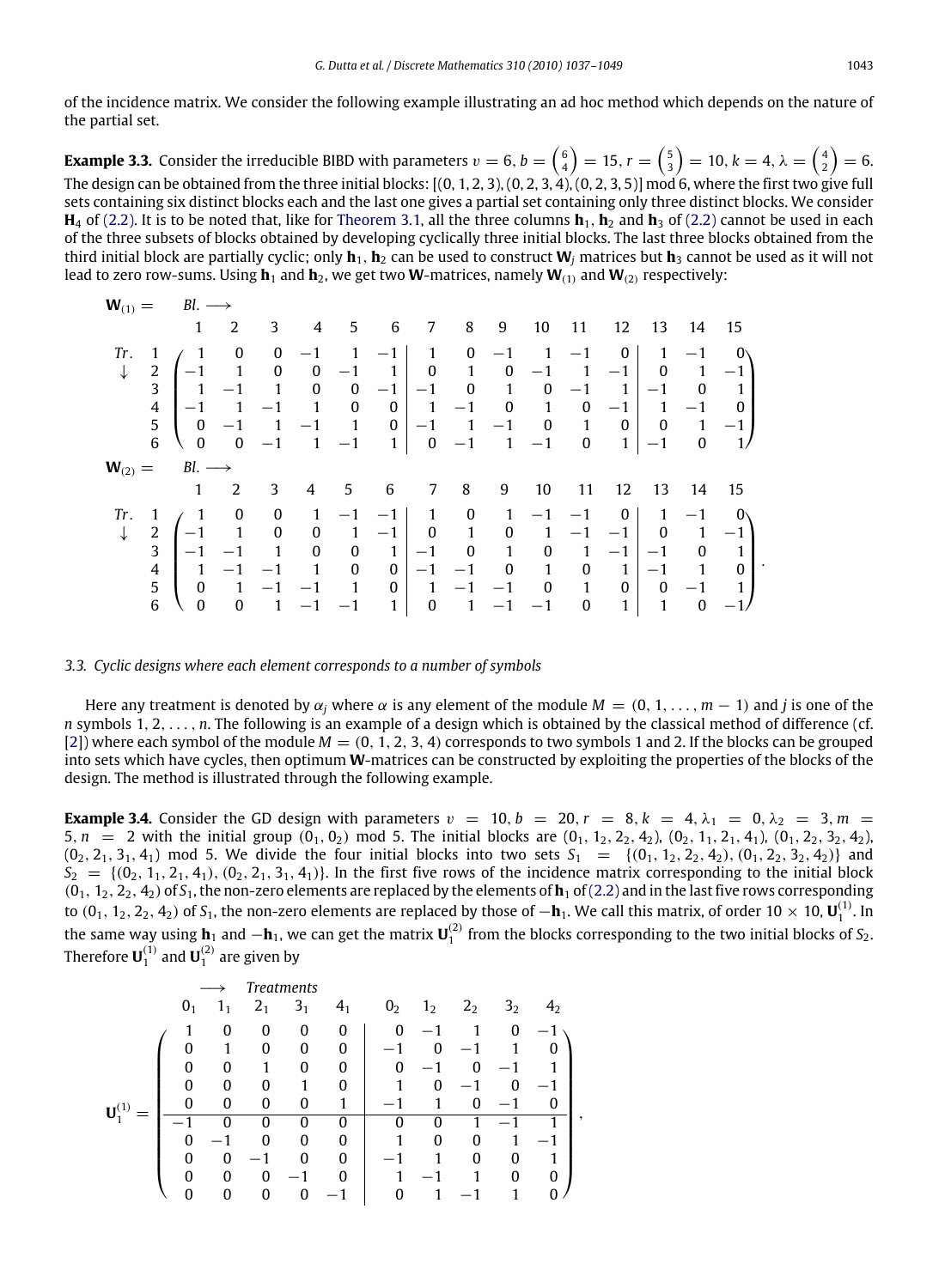$$
\mathbf{U}_{1}^{(2)}=\left(\begin{array}{cccccccc} 0 & 1 & 1 & 2 & 3 & 4 & 0 & 1 & 2 & 2 & 3 & 4 & 4\\ 0 & 1 & 1 & 0 & 1 & 1 & 0 & 0 & 0 & 0 & 0\\ 1 & 0 & 1 & -1 & 0 & 1 & -1 & 0 & 0 & 0 & 0\\ 0 & 1 & 0 & 1 & -1 & 0 & 0 & -1 & 0 & 0 & 0\\ -1 & 0 & 1 & 0 & 1 & 0 & 0 & 0 & -1 & 0 & 0\\ 1 & -1 & 0 & 1 & 0 & 0 & 0 & 0 & 0 & -1 & 0\\ -1 & 0 & 0 & -1 & 1 & -1 & 1 & 0 & 0 & 0 & 0 & 0\\ -1 & 1 & -1 & 0 & 0 & -1 & 0 & 0 & 0 & 1 & 0 & 0\\ -1 & 1 & -1 & 0 & 0 & 0 & 0 & 0 & 1 & 0 & 0\\ 0 & -1 & 1 & -1 & 0 & 0 & 0 & 0 & 0 & 0 & 1 \end{array}\right).
$$

From  $\mathbf{U}_1^{(1)},\mathbf{U}_1^{(2)}$ , we construct two optimum **W**-matrices as

$$
\mathbf{W}^{(1,1)} = (\mathbf{U}_1^{(1)'}, \quad \mathbf{U}_1^{(2)'}), \qquad \mathbf{W}^{(1,2)} = (\mathbf{U}_1^{(1)'}, \quad -\mathbf{U}_1^{(2)'}).
$$

Similarly we can get four more optimum **W**-matrices, namely  $W^{(2,1)}$ ,  $W^{(2,2)}$ ,  $W^{(3,1)}$  and  $W^{(3,2)}$  if we use  $h_2$  and  $h_3$  of [\(2.2\).](#page-2-4)

#### **Acknowledgements**

The authors are grateful to the referees for their constructive suggestions which improved the presentation of the paper.

## **Appendix**

## *A.1. List of OCDs in BPEB designs and cyclic design set-ups*

As mentioned earlier, BIBD and PBIBDs form an important subclass of BPEB designs and the lists of BIBD and PBIBDs are readily available. So for using OCDs in a BPEB design set-up we have considered BIBDs with  $b = mv$  where  $v, b \le 100, r, k \le$ 15 from the list given in [\[24,](#page-12-25) page 91–94] and the PBIBDs with  $b = mv$  and  $r < 10$ ,  $k < 10$  from [\[6,](#page-12-28) pages 107–311]. A number of BIBDs and PBIBDs with  $b = mv$  are cyclic designs. These designs have not been considered separately. Only a separate list for the cyclic BIBDs having partial cycles has been considered. Here *c* ∗ stands for the number of covariates which are accommodated optimally.

- *A.1.1. BIBD with*  $b = mv$ See [Table A.1.](#page-7-0)
- *A.1.2. PBIBDs with two associate classes and*  $b = mv$ PBIBDs with two associate classes are classified into the following types:
- (a) Group divisible (GD), which again are classified as: Singular (S), Semi-Regular (SR), Regular (R),
- (b) Triangular (T),
- (c) Latin Square types (LS),
- $(d)$  Cyclic  $(C)$ ,
- 
- (e) Partial Geometry (PG), (f) Miscellaneous (M).
- See [Tables A.2–A.9.](#page-8-0)
- 

```
A.2. Cyclic designs
```
<span id="page-7-0"></span>**Table A.1**

We have considered only the BIBDs listed in [\[24\]](#page-12-25) where the designs have partial cycles, so that  $b \neq mv$ . See [Table A.10.](#page-12-29)

| BIBD with $b = mv$ |            |            |    |   |  |                        |
|--------------------|------------|------------|----|---|--|------------------------|
| Sl. No.            | Design No. | $\upsilon$ |    |   |  | Method of construction |
|                    |            |            | 10 |   |  | Theorem 2.2            |
|                    |            |            |    | 4 |  | Theorem 2.1            |
|                    |            |            |    |   |  | Theorem 2.1            |
|                    | 12         |            | 21 |   |  | Theorem 2.1            |
|                    |            |            |    |   |  | Remark 2.2             |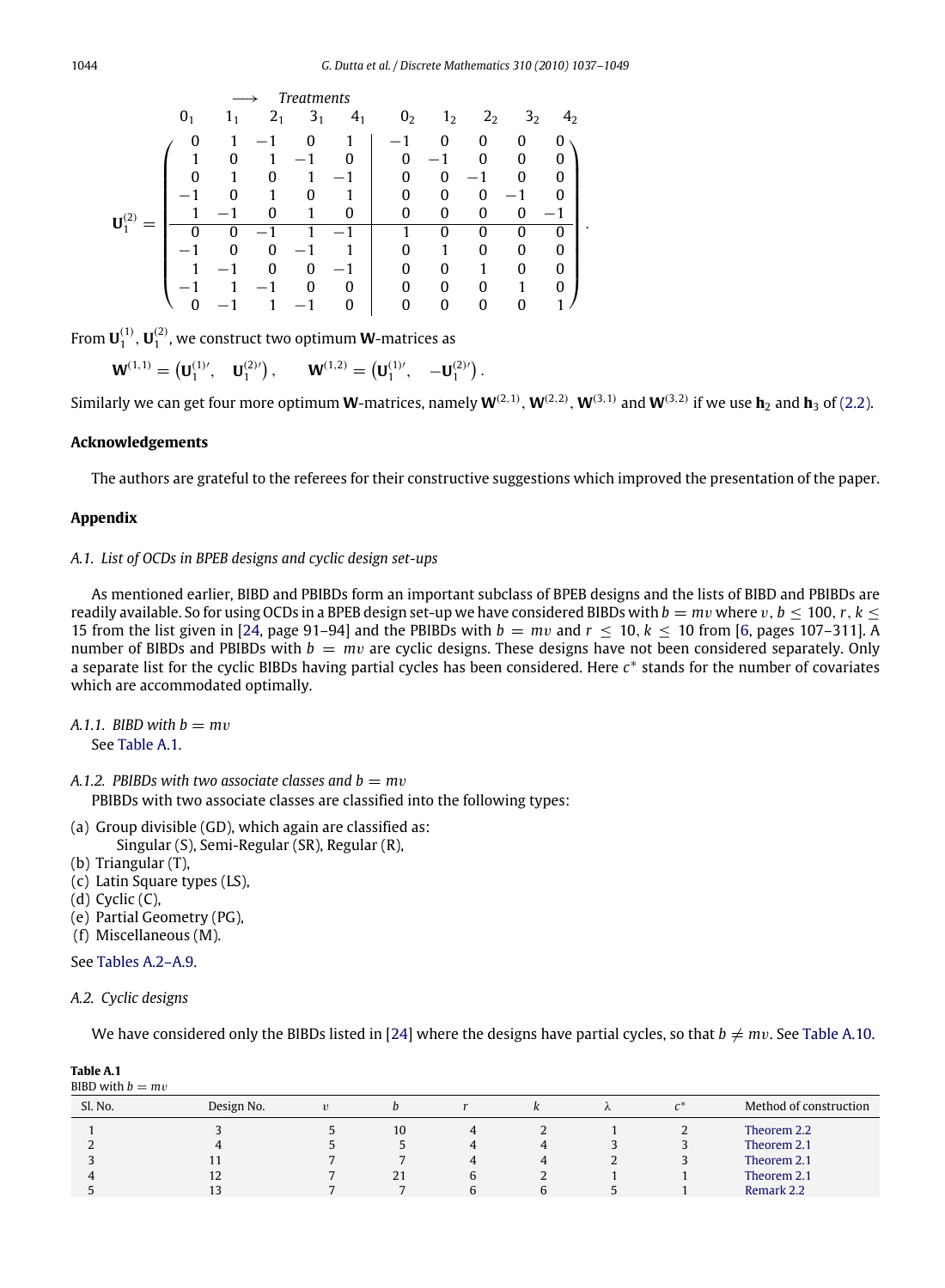Table A.1 (*continued*)

| Sl. No. | Design No. | $\upsilon$ | b  | r  | k              | λ              | $c^*$          | Method of construction |
|---------|------------|------------|----|----|----------------|----------------|----------------|------------------------|
| 6       | 18         | 9          | 36 | 8  | $\overline{2}$ | $\mathbf{1}$   | $\overline{4}$ | Theorem 2.2            |
|         | 19         | 9          | 18 | 8  | 4              | 3              | 6              | Theorem 2.2            |
| 8       | 21         | 9          | 9  | 8  | 8              | 7              | 7              | Theorem 2.1            |
| 9       | 30         | 11         | 11 | 6  | 6              | 3              |                | Remark 2.2             |
| 10      | 31         | 11         | 55 | 10 | 2              |                |                | Theorem 2.1            |
| 11      | 32         | 11         | 11 | 10 | 10             | 9              |                | Remark 2.2             |
| 12      | 37         | 13         | 13 | 4  | 4              |                | 3              | Theorem 2.1            |
| 13      | 40         | 13         | 26 | 12 | 6              | 5              | 2              | Remark 2.5             |
| 14      | 44         | 15         | 15 | 8  | 8              | 4              | 7              | Theorem 2.1            |
| 15      | 47         | 16         | 16 | 6  | 6              | $\overline{2}$ |                | Remark 2.2             |
| 16      | 49         | 16         | 16 | 10 | 10             | 6              |                | Remark 2.2             |
| 17      | 56         | 19         | 19 | 10 | 10             | 5              |                | Remark 2.2             |
| 18      | 57         | 19         | 57 | 12 | 4              | $\overline{2}$ | 3              | Theorem 2.1            |
| 19      | 61         | 21         | 42 | 12 | 6              | 3              | $\overline{2}$ | Remark 2.5             |
| 20      | Dual of 64 | 23         | 23 | 12 | 12             | 6              | 11             | Theorem 2.1            |
| 21      | 66         | 25         | 50 | 8  | 4              | $\mathbf{1}$   | 6              | Theorem 2.2            |
| 22      | Dual of 71 | 27         | 27 | 14 | 14             | 7              |                | Remark 2.2             |
| 23      | 75         | 31         | 31 | 6  | 6              |                |                | Remark 2.2             |
| 24      | 76         | 31         | 31 | 10 | 10             | 3              |                | Remark 2.2             |
| 25      | 85         | 45         | 45 | 12 | 12             | 3              | 11             | Theorem 2.1            |
| 26      | 87         | 57         | 57 | 8  | 8              |                | 7              | Theorem 2.1            |
| 27      | 91         | 91         | 91 | 10 | 10             |                |                | Remark 2.2             |

<span id="page-8-0"></span>**Table A.2**

(a) Group divisible designs: Singular (S).

| Sl. No.      | Design No.      | $\upsilon$ | b              | r              | k              | $\lambda_1$    | $\lambda_2$    | m              | $\boldsymbol{n}$        | $c^*$          | Method of construction |
|--------------|-----------------|------------|----------------|----------------|----------------|----------------|----------------|----------------|-------------------------|----------------|------------------------|
| $\mathbf{1}$ | S <sub>1</sub>  | 6          | 3              | $\overline{2}$ | $\overline{4}$ | $\overline{2}$ | $\mathbf{1}$   | 3              | $\overline{2}$          | $\overline{2}$ | Remark 2.6             |
| 2            | S <sub>2</sub>  | 6          | 6              | $\overline{4}$ | $\overline{4}$ | $\overline{4}$ | $\overline{2}$ | 3              | $\overline{2}$          | 3              | Theorem 2.1            |
| 3            | S <sub>4</sub>  | 6          | 12             | 8              | $\overline{4}$ | 8              | $\overline{4}$ | 3              | $\overline{2}$          | 6              | Theorem 2.2            |
| 4            | S <sub>9</sub>  | 10         | 10             | $\overline{4}$ | $\overline{4}$ | 4              | $\mathbf{1}$   | 5              | $\overline{2}$          | 3              | Theorem 2.1            |
| 5            | <b>S10</b>      | 10         | 20             | 8              | $\overline{4}$ | 8              | $\overline{2}$ | 5              | $\overline{2}$          | 6              | Theorem 2.2            |
| 6            | <b>S15</b>      | 18         | 36             | 8              | $\overline{4}$ | 8              | $\mathbf{1}$   | 9              | $\overline{2}$          | 6              | Theorem 2.2            |
| 7            | S <sub>19</sub> | 8          | 8              | 6              | 6              | 6              | $\overline{4}$ | $\overline{4}$ | $\overline{2}$          | $\mathbf{1}$   | Remark 2.2             |
| 8            | S21             | 9          | 3              | 2              | 6              | $\overline{2}$ | $\mathbf{1}$   | 3              | 3                       | $\mathbf{1}$   | Remark 2.6             |
| 9            | S <sub>23</sub> | 9          | 9              | 6              | 6              | 6              | 3              | 3              | 3                       | $\mathbf{1}$   | Remark 2.2             |
| 10           | <b>S26</b>      | 10         | 10             | 6              | 6              | 6              | 3              | 5              | $\overline{2}$          | $\mathbf{1}$   | Remark 2.2             |
| 11           | <b>S29</b>      | 12         | 12             | 6              | 6              | 6              | $\overline{2}$ | $\overline{4}$ | 3                       | $\mathbf{1}$   | Remark 2.2             |
| 12           | <b>S33</b>      | 14         | 14             | 6              | 6              | 6              | $\overline{2}$ | 7              | $\overline{2}$          | $\mathbf{1}$   | Remark 2.2             |
| 13           | S42             | 21         | 21             | 6              | 6              | 6              | $\mathbf{1}$   | 7              | 3                       | $\mathbf{1}$   | Remark 2.2             |
| 14           | <b>S44</b>      | 26         | 26             | 6              | 6              | 6              | $\mathbf{1}$   | 13             | $\overline{2}$          | $\mathbf{1}$   | Remark 2.2             |
| 15           | S51             | 10         | 5              | $\overline{4}$ | 8              | 4              | 3              | 5              | $\overline{2}$          | 6              | Remark 2.6             |
| 16           | S52             | 10         | 10             | 8              | 8              | 8              | 6              | 5              | $\overline{2}$          | 7              | Theorem 2.1            |
| 17           | S53             | 12         | 3              | $\overline{2}$ | 8              | $\overline{2}$ | $\mathbf{1}$   | 3              | $\overline{\mathbf{4}}$ | $\overline{4}$ | Remark 2.6             |
| 18           | S54             | 12         | 6              | $\overline{4}$ | 8              | 4              | $\overline{2}$ | 3              | $\overline{4}$          | 6              | Remark 2.6             |
| 19           | S56             | 12         | 12             | 8              | 8              | 8              | $\overline{4}$ | 3              | $\overline{4}$          | $\overline{7}$ | Theorem 2.1            |
| 20           | S59             | 14         | $\overline{7}$ | $\overline{4}$ | 8              | 4              | $\overline{2}$ | 7              | $\overline{2}$          | 6              | Remark 2.6             |
| 21           | <b>S60</b>      | 14         | 14             | 8              | 8              | 8              | $\overline{4}$ | 7              | $\overline{2}$          | 7              | Theorem 2.1            |
| 22           | <b>S65</b>      | 18         | 18             | 8              | 8              | 8              | 3              | 9              | $\overline{2}$          | 7              | Theorem 2.1            |
| 23           | <b>S66</b>      | 20         | 10             | $\overline{4}$ | 8              | 4              | $\mathbf{1}$   | 5              | 4                       | 6              | Remark 2.6             |
| 24           | <b>S68</b>      | 20         | 20             | 8              | 8              | 8              | $\overline{2}$ | 5              | 4                       | 7              | Theorem 2.1            |
| 25           | S71             | 26         | 13             | $\overline{4}$ | 8              | 4              | $\mathbf{1}$   | 13             | $\overline{2}$          | 6              | Remark 2.6             |
| 26           | S72             | 26         | 26             | 8              | 8              | 8              | $\overline{2}$ | 13             | $\overline{2}$          | $\overline{7}$ | Theorem 2.1            |
| 27           | <b>S77</b>      | 36         | 36             | 8              | 8              | 8              | $\mathbf{1}$   | 9              | 4                       | $\overline{7}$ | Theorem 2.1            |
| 28           | <b>S80</b>      | 50         | 50             | 8              | 8              | 8              | $\mathbf{1}$   | 25             | $\overline{2}$          | $\overline{7}$ | Theorem 2.1            |
| 29           | <b>S99</b>      | 12         | 12             | 10             | 10             | 10             | 8              | 6              | $\overline{2}$          | $\mathbf{1}$   | Remark 2.2             |
| 30           | S100            | 15         | 3              | $\overline{2}$ | 10             | $\overline{2}$ | $\mathbf{1}$   | 3              | 5                       | $\mathbf{1}$   | Remark 2.6             |
| 31           | S104            | 15         | 15             | 10             | 10             | 10             | 5              | 3              | 5                       | $\mathbf{1}$   | Remark 2.2             |
| 32           | S105            | 18         | 18             | 10             | 10             | 10             | 5              | 9              | $\overline{2}$          | $\mathbf{1}$   | Remark 2.2             |
| 33           | S111            | 22         | 22             | 10             | 10             | 10             | $\overline{4}$ | 11             | $\overline{2}$          | $\mathbf{1}$   | Remark 2.2             |
| 34           | S115            | 30         | 30             | 10             | 10             | 10             | $\overline{2}$ | 6              | 5                       | $\mathbf{1}$   | Remark 2.2             |
| 35           | S119            | 42         | 42             | 10             | 10             | 10             | $\overline{2}$ | 21             | $\overline{2}$          | $\mathbf{1}$   | Remark 2.2             |
| 36           | S123            | 55         | 55             | 10             | 10             | 10             | $\mathbf{1}$   | 11             | 5                       | $\mathbf{1}$   | Remark 2.2             |
| 37           | S124            | 82         | 82             | 10             | 10             | 10             | $\mathbf{1}$   | 41             | $\overline{2}$          | $\mathbf{1}$   | Remark 2.2             |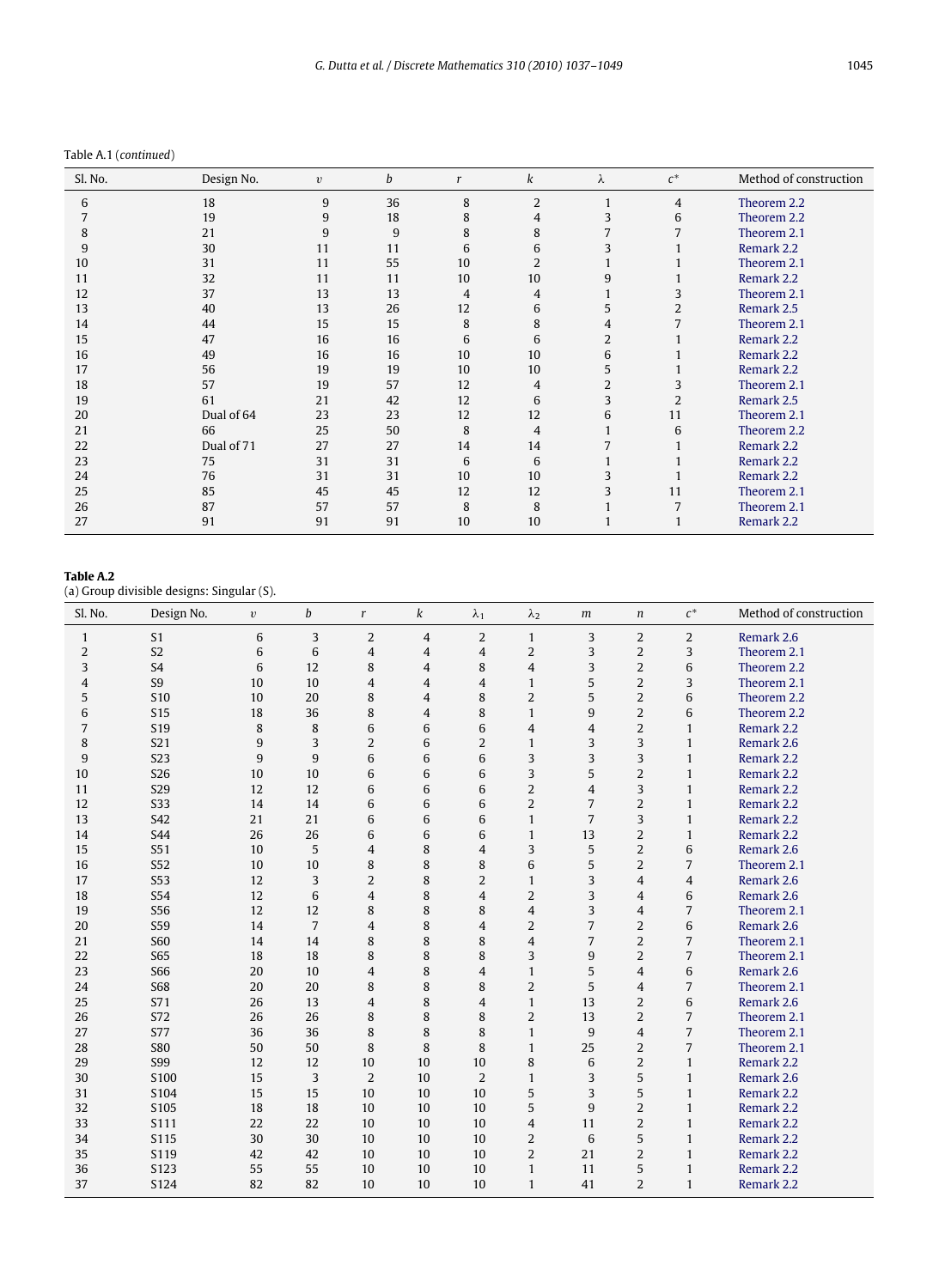| Table A.3 |                                                 |  |
|-----------|-------------------------------------------------|--|
|           | (a) Group divisible designs: Semi-Regular (SR). |  |

| Sl. No. | Design No.      | $\upsilon$     | b              | $\mathbf{r}$   | k              | $\lambda_1$  | $\lambda_2$    | m              | n              | $c^*$          | Method of construction |
|---------|-----------------|----------------|----------------|----------------|----------------|--------------|----------------|----------------|----------------|----------------|------------------------|
|         | SR <sub>1</sub> | $\overline{4}$ | $\overline{4}$ | $\overline{2}$ | $\overline{2}$ | $\mathbf{0}$ | $\mathbf{1}$   | $\overline{2}$ | $\overline{2}$ | $\mathbf{1}$   | Theorem 2.1            |
| 2       | SR <sub>2</sub> | 4              | 8              | $\overline{4}$ | $\overline{2}$ | $\Omega$     | 2              | $\overline{2}$ | $\overline{2}$ | 2              | Theorem 2.2            |
| 3       | SR <sub>3</sub> | 4              | 12             | 6              | $\overline{2}$ | $\Omega$     | 3              | $\overline{2}$ | $\overline{2}$ |                | Theorem 2.1            |
| 4       | SR4             | 4              | 16             | 8              | $\overline{2}$ | $\mathbf{0}$ | $\overline{4}$ | $\overline{2}$ | $\overline{2}$ | 4              | Theorem 2.2            |
| 5       | SR <sub>5</sub> | 4              | 20             | 10             | $\overline{2}$ | $\Omega$     | 5              | $\overline{2}$ | $\overline{2}$ | 1              | Theorem 2.1            |
| 6       | SR7             | 6              | 18             | 6              | $\overline{2}$ | $\Omega$     | $\overline{2}$ | $\overline{2}$ | 3              |                | Theorem 2.1            |
|         | SR9             | 8              | 16             | $\overline{4}$ | $\overline{2}$ | $\Omega$     | $\mathbf{1}$   | $\overline{2}$ | 4              | $\overline{2}$ | Theorem 2.2            |
| 8       | <b>SR10</b>     | 8              | 32             | 8              | $\overline{2}$ | $\Omega$     | $\overline{2}$ | $\overline{2}$ | $\overline{4}$ | 4              | Theorem 2.2            |
| 9       | <b>SR12</b>     | 10             | 50             | 10             | $\overline{2}$ | $\Omega$     | $\overline{2}$ | $\overline{2}$ | 5              | $\mathbf{1}$   | Theorem 2.1            |
| 10      | <b>SR13</b>     | 12             | 36             | 6              | $\overline{2}$ | $\Omega$     | $\mathbf{1}$   | $\overline{2}$ | 6              | $\mathbf{1}$   | Theorem 2.1            |
| 11      | <b>SR15</b>     | 16             | 64             | 8              | $\overline{2}$ | $\bf{0}$     | $\mathbf{1}$   | $\overline{2}$ | 8              | 4              | Theorem 2.2            |
| 12      | <b>SR17</b>     | 20             | 100            | 10             | $\overline{2}$ | $\Omega$     | $\mathbf{1}$   | $\overline{2}$ | 10             | 1              | Theorem 2.1            |
| 13      | <b>SR36</b>     | 8              | 8              | 4              | $\overline{4}$ | $\Omega$     | 2              | 4              | 2              | 3              | Theorem 2.1            |
| 14      | <b>SR39</b>     | 8              | 16             | 8              | 4              | $\Omega$     | 4              | 4              | $\overline{2}$ | 6              | Theorem 2.2            |
| 15      | <b>SR44</b>     | 16             | 16             | 4              | $\overline{4}$ | $\Omega$     | $\mathbf{1}$   | 4              | 4              | 3              | Theorem 2.1            |
| 16      | <b>SR45</b>     | 16             | 32             | 8              | 4              | $\Omega$     | $\overline{2}$ | 4              | 4              | 6              | Theorem 2.2            |
| 17      | <b>SR49</b>     | 32             | 64             | 8              | 4              | $\bf{0}$     |                | 4              | 8              | 6              | Theorem 2.2            |
| 18      | <b>SR67</b>     | 12             | 12             | 6              | 6              | $\mathbf{0}$ | 3              | 6              | $\overline{2}$ |                | Remark 2.2             |
| 19      | <b>SR68</b>     | 12             | 12             | 6              | 6              | 2            | 3              | 3              | 4              |                | Remark 2.2             |
| 20      | SR72            | 18             | 18             | 6              | 6              | $\Omega$     | $\overline{2}$ | 6              | 3              |                | Remark 2.2             |
| 21      | <b>SR92</b>     | 16             | 16             | 8              | 8              | $\Omega$     | $\overline{4}$ | 8              | $\overline{2}$ | 7              | Theorem 2.1            |
| 22      | <b>SR95</b>     | 32             | 32             | 8              | 8              | $\Omega$     | $\overline{2}$ | 8              | 4              | 7              | Theorem 2.1            |
| 23      | <b>SR97</b>     | 64             | 64             | 8              | 8              | $\mathbf{0}$ | $\mathbf{1}$   | 8              | 8              | 7              | Theorem 2.1            |
| 24      | <b>SR108</b>    | 20             | 20             | 10             | 10             | $\bf{0}$     | 5              | 10             | 2              | 1              | Remark 2.2             |

## **Table A.4**

(a) Group divisible designs: Regular (R).

| Sl. No.        | Design No.       | $\upsilon$     | b  | $\mathbf{r}$   | k              | $\lambda_1$    | $\lambda_2$    | m              | $\boldsymbol{n}$ | $c^*$          | Method of construction |
|----------------|------------------|----------------|----|----------------|----------------|----------------|----------------|----------------|------------------|----------------|------------------------|
| $\mathbf{1}$   | R1               | $\overline{4}$ | 8  | 4              | $\overline{2}$ | 2              | $\mathbf{1}$   | 2              | $\overline{2}$   | 2              | Theorem 2.2            |
| $\overline{2}$ | R <sub>4</sub>   | $\overline{4}$ | 12 | 6              | $\overline{2}$ | $\overline{4}$ | $\mathbf{1}$   | $\overline{2}$ | $\overline{2}$   | $\mathbf{1}$   | Theorem 2.1            |
| 3              | R <sub>8</sub>   | $\overline{4}$ | 16 | 8              | $\overline{2}$ | 6              | $\mathbf{1}$   | $\overline{2}$ | $\overline{2}$   | $\overline{4}$ | Theorem 2.2            |
| 4              | R9               | $\overline{4}$ | 16 | 8              | 2              | $\overline{4}$ | $\overline{2}$ | $\overline{2}$ | $\overline{2}$   | $\overline{4}$ | Theorem 2.2            |
| 5              | R <sub>10</sub>  | $\overline{4}$ | 16 | 8              | $\overline{2}$ | $\overline{2}$ | 3              | $\overline{2}$ | 2                | $\overline{4}$ | Theorem 2.2            |
| 6              | R <sub>14</sub>  | $\overline{4}$ | 20 | 10             | $\overline{2}$ | 8              | $\mathbf{1}$   | $\overline{2}$ | $\overline{2}$   | $\mathbf{1}$   | Theorem 2.1            |
| 7              | R <sub>15</sub>  | $\overline{4}$ | 20 | 10             | 2              | 6              | $\overline{2}$ | $\overline{2}$ | $\overline{2}$   | $\mathbf{1}$   | Theorem 2.1            |
| 8              | R <sub>16</sub>  | $\overline{4}$ | 20 | 10             | $\overline{2}$ | 4              | 3              | $\overline{2}$ | 2                | $\mathbf{1}$   | Theorem 2.1            |
| 9              | R <sub>17</sub>  | $\overline{4}$ | 20 | 10             | 2              | $\overline{2}$ | $\overline{4}$ | $\overline{2}$ | 2                | $\mathbf{1}$   | Theorem 2.1            |
| 10             | <b>R18</b>       | 6              | 12 | 4              | $\overline{2}$ | $\Omega$       | $\mathbf{1}$   | 3              | $\overline{2}$   | 2              | Theorem 2.2            |
| 11             | R <sub>19</sub>  | 6              | 18 | 6              | $\overline{2}$ | $\overline{2}$ | $\mathbf{1}$   | 3              | $\overline{2}$   | $\mathbf{1}$   | Theorem 2.1            |
| 12             | R22              | 6              | 24 | 8              | $\overline{2}$ | 4              | $\mathbf{1}$   | 3              | $\overline{2}$   | $\overline{4}$ | Theorem 2.2            |
| 13             | R23              | 6              | 24 | 8              | $\overline{2}$ | $\Omega$       | $\overline{2}$ | 3              | $\overline{2}$   | $\overline{4}$ | Theorem 2.2            |
| 14             | R <sub>24</sub>  | 6              | 24 | 8              | 2              | $\mathbf{1}$   | $\overline{2}$ | $\overline{2}$ | 3                | $\overline{4}$ | Theorem 2.2            |
| 15             | <b>R28</b>       | 6              | 30 | 10             | $\overline{2}$ | 6              | $\mathbf{1}$   | 3              | $\overline{2}$   | $\mathbf{1}$   | Theorem 2.1            |
| 16             | R <sub>29</sub>  | 8              | 24 | 6              | $\overline{2}$ | $\Omega$       | $\mathbf{1}$   | $\overline{4}$ | 2                | $\mathbf{1}$   | Theorem 2.1            |
| 17             | <b>R30</b>       | 8              | 32 | 8              | $\overline{2}$ | $\overline{2}$ | $\mathbf{1}$   | $\overline{4}$ | $\overline{2}$   | $\overline{4}$ | Theorem 2.2            |
| 18             | R32              | 8              | 40 | 10             | 2              | $\overline{2}$ | $\mathbf{1}$   | $\overline{2}$ | $\overline{4}$   | $\mathbf{1}$   | Theorem 2.1            |
| 19             | R33              | 8              | 40 | 10             | $\overline{2}$ | $\overline{4}$ | $\mathbf{1}$   | $\overline{4}$ | $\overline{2}$   | $\mathbf{1}$   | Theorem 2.1            |
| 20             | R34              | 9              | 27 | 6              | $\overline{2}$ | $\overline{0}$ | $\mathbf{1}$   | 3              | 3                | $\mathbf{1}$   | Theorem 2.1            |
| 21             | <b>R35</b>       | 9              | 45 | 10             | $\overline{2}$ | $\overline{2}$ | $\mathbf{1}$   | 3              | 3                | $\mathbf{1}$   | Theorem 2.1            |
| 22             | R36              | 10             | 40 | 8              | 2              | $\Omega$       | $\mathbf{1}$   | 5              | 2                | $\overline{4}$ | Theorem 2.2            |
| 23             | R37              | 10             | 50 | 10             | $\overline{2}$ | $\overline{2}$ | $\mathbf{1}$   | 5              | $\overline{2}$   | $\mathbf{1}$   | Theorem 2.1            |
| 24             | <b>R38</b>       | 12             | 48 | 8              | $\overline{2}$ | $\Omega$       | $\mathbf{1}$   | 3              | $\overline{4}$   | $\overline{4}$ | Theorem 2.2            |
| 25             | R40              | 12             | 60 | 10             | $\overline{2}$ | $\Omega$       | $\mathbf{1}$   | 6              | $\overline{2}$   | $\mathbf{1}$   | Theorem 2.1            |
| 26             | R41              | 15             | 75 | 10             | $\overline{2}$ | $\Omega$       | $\mathbf{1}$   | 3              | 5                | $\mathbf{1}$   | Theorem 2.1            |
| 27             | R94              | 6              | 6  | $\overline{4}$ | $\overline{4}$ | 3              | $\overline{2}$ | $\overline{2}$ | 3                | 3              | Theorem 2.1            |
| 28             | <b>R95</b>       | 6              | 12 | 8              | 4              | 6              | $\overline{4}$ | $\overline{2}$ | 3                | 6              | Theorem 2.2            |
| 29             | <b>R96</b>       | 6              | 12 | 8              | 4              | 4              | 5              | 3              | $\overline{2}$   | 6              | Theorem 2.2            |
| 30             | <b>R98</b>       | 8              | 16 | 8              | 4              | $\overline{4}$ | 3              | $\overline{2}$ | $\overline{4}$   | 6              | Theorem 2.2            |
| 31             | <b>R99</b>       | 8              | 16 | 8              | $\overline{4}$ | 6              | 3              | $\overline{4}$ | 2                | 6              | Theorem 2.2            |
| 32             | R104             | 9              | 9  | $\overline{4}$ | $\overline{4}$ | 3              | $\mathbf{1}$   | 3              | 3                | 3              | Theorem 2.1            |
| 33             | R <sub>105</sub> | 9              | 18 | 8              | $\overline{4}$ | 6              | $\overline{2}$ | 3              | 3                | 6              | Theorem 2.2            |
| 34             | R106             | 10             | 20 | 8              | $\overline{4}$ | $\Omega$       | 3              | 5              | $\overline{2}$   | 6              | Theorem 2.2            |
| 35             | R <sub>109</sub> | 12             | 12 | $\overline{4}$ | $\overline{4}$ | $\overline{2}$ | $\mathbf{1}$   | 6              | 2                | 3              | Theorem 2.1            |
| 36             | R110             | 12             | 24 | 8              | 4              | 4              | $\overline{2}$ | 6              | $\overline{2}$   | 6              | Theorem 2.2            |
| 37             | R112             | 14             | 14 | $\overline{4}$ | 4              | $\Omega$       | $\mathbf{1}$   | $\overline{7}$ | $\overline{2}$   | 3              | Theorem 2.1            |
| 38             | R113             | 14             | 28 | 8              | $\overline{4}$ | $\Omega$       | $\overline{2}$ | $\overline{7}$ | $\overline{2}$   | 6              | Theorem 2.2            |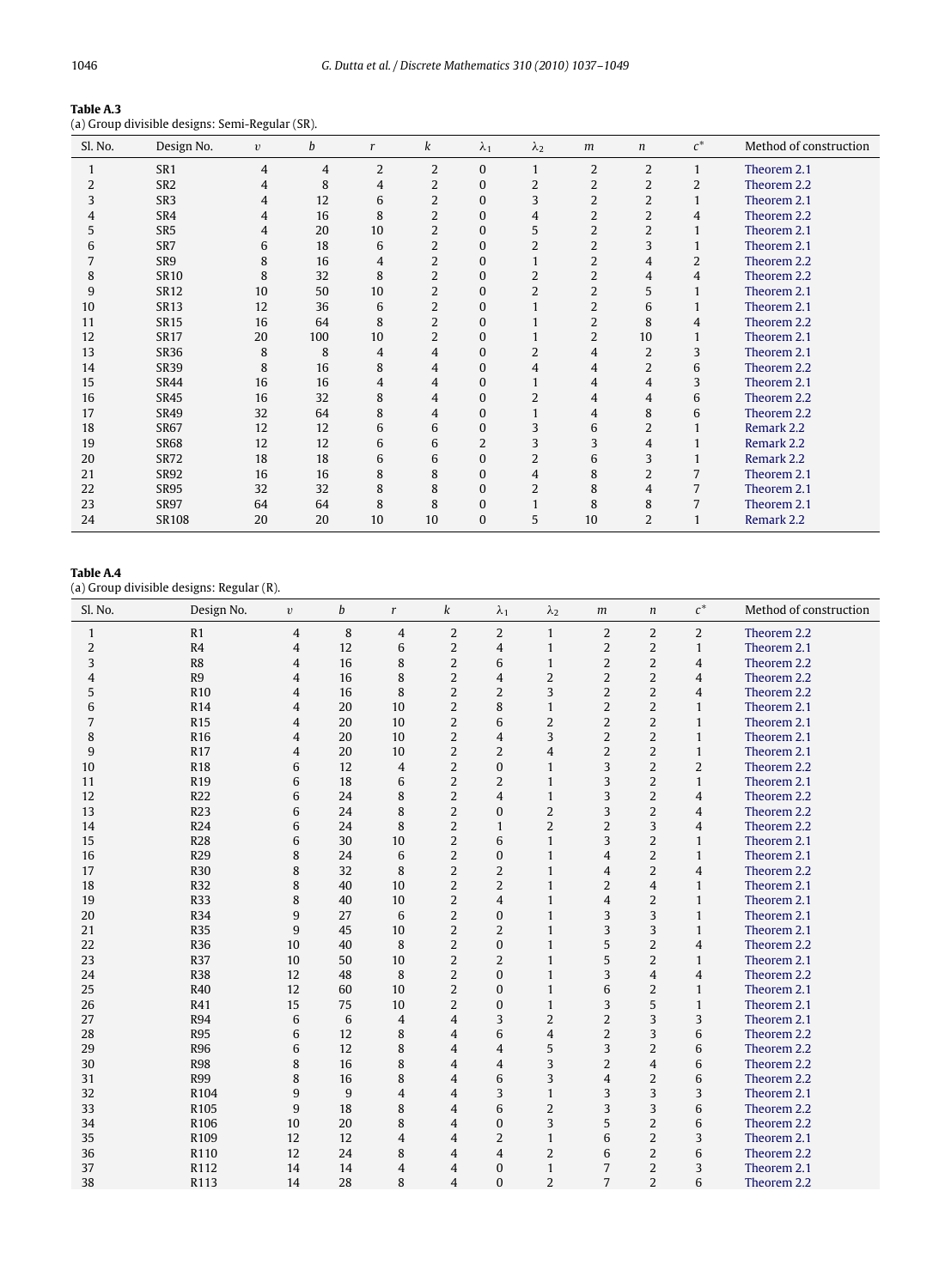## Table A.4 (*continued*)

| Sl. No. | Design No.       | $\upsilon$ | b  | r              | k               | $\lambda_1$    | $\lambda_2$    | m              | $\boldsymbol{n}$ | $c^*$          | Method of construction |
|---------|------------------|------------|----|----------------|-----------------|----------------|----------------|----------------|------------------|----------------|------------------------|
| 39      | R114             | 15         | 15 | $\overline{4}$ | 4               | $\Omega$       | 1              | 5              | 3                | 3              | Theorem 2.1            |
| 40      | R115             | 15         | 30 | 8              | 4               | 6              | $\mathbf{1}$   | 5              | 3                | 6              | Theorem 2.2            |
| 41      | R116             | 15         | 30 | 8              | 4               | $\Omega$       | $\overline{2}$ | 5              | 3                | 6              | Theorem 2.2            |
| 42      | R117             | 15         | 30 | 8              | 4               |                | $\overline{2}$ | 3              | 5                | 6              | Theorem 2.2            |
| 43      | R <sub>120</sub> | 16         | 32 | 8              | 4               | 4              | $\mathbf{1}$   | $\overline{4}$ | $\overline{4}$   | 6              | Theorem 2.2            |
| 44      | R <sub>128</sub> | 26         | 52 | 8              | 4               | $\Omega$       | $\mathbf{1}$   | 13             | 2                | 6              | Theorem 2.2            |
| 45      | R129             | 27         | 54 | 8              | 4               | $\Omega$       | $\mathbf{1}$   | 9              | 3                | 6              | Theorem 2.2            |
| 46      | R <sub>130</sub> | 28         | 56 | 8              | 4               | 0              | 1              | 7              | $\overline{4}$   | 6              | Theorem 2.2            |
| 47      | R <sub>166</sub> | 10         | 10 | 6              | 6               | 5              | $\overline{2}$ | $\overline{2}$ | 5                | 1              | Remark 2.2             |
| 48      | R <sub>168</sub> | 15         | 15 | 6              | 6               | 5              | $\mathbf{1}$   | 3              | 5                | 1              | Remark 2.2             |
| 49      | R <sub>170</sub> | 27         | 27 | 6              | 6               | 3              |                | 9              | 3                | 1              | Remark 2.2             |
| 50      | R171             | 28         | 28 | 6              | 6               | $\overline{2}$ | 1              | 7              | 4                | 1              | Remark 2.2             |
| 51      | R186             | 12         | 12 | 8              | 8               | 6              | 5              | 6              | $\overline{2}$   | 7              | Theorem 2.1            |
| 52      | R187             | 14         | 14 | 8              | 8               | 7              | $\overline{2}$ | $\overline{2}$ | 7                | 7              | Theorem 2.1            |
| 53      | R188             | 21         | 21 | 8              | 8               | 7              | 1              | 3              | 7                | 7              | Theorem 2.1            |
| 54      | R189             | 24         | 24 | 8              | 8               | 4              | $\overline{2}$ | $\overline{4}$ | 6                | 7              | Theorem 2.1            |
| 55      | R <sub>190</sub> | 48         | 48 | 8              | 8               | 4              | 1              | 12             | 4                | $\overline{7}$ | Theorem 2.1            |
| 56      | R191             | 63         | 63 | 8              | 8               | $\Omega$       | 1              | 9              | 7                | 7              | Theorem 2.1            |
| 57      | R203             | 12         | 12 | 10             | 10              | 9              | 8              | 4              | 3                |                | Remark 2.2             |
| 58      | R204             | 14         | 14 | 10             | 10              | 8              | 6              | $\overline{2}$ | 7                | 1              | Remark 2.2             |
| 59      | R <sub>205</sub> | 14         | 14 | 10             | 10              | 6              | 7              |                | $\overline{2}$   | 1              | Remark 2.2             |
| 60      | R <sub>206</sub> | 18         | 18 | 10             | 10 <sup>1</sup> | 9              | $\overline{2}$ | $\overline{2}$ | 9                | 1              | Remark 2.2             |
| 61      | R207             | 27         | 27 | 10             | 10              | 9              | $\mathbf{1}$   | 3              | 9                | $\mathbf{1}$   | Remark 2.2             |
| 62      | R208             | 32         | 32 | 10             | 10              | 6              | 2              | 4              | 8                | 1              | Remark 2.2             |
| 63      | R <sub>209</sub> | 75         | 75 | 10             | 10              | 5              | $\mathbf{1}$   | 15             | 5                | 1              | Remark 2.2             |

## **Table A.5**

(b) Triangular PBIBDs.

| Sl. No. | Design No.      | $\upsilon$ | b   | $\mathbf{r}$   | k              | $\lambda_1$    | $\lambda_2$    | n <sub>1</sub> | n <sub>2</sub> | $c^*$          | Method of construction |
|---------|-----------------|------------|-----|----------------|----------------|----------------|----------------|----------------|----------------|----------------|------------------------|
| 1       | T1              | 10         | 30  | 6              | $\overline{2}$ |                | $\Omega$       | 6              | 3              | $\mathbf{1}$   | Theorem 2.1            |
| 2       | T <sub>3</sub>  | 10         | 30  | 6              | $\overline{2}$ | $\bf{0}$       | $\overline{2}$ | 6              | 3              | 1              | Theorem 2.1            |
| 3       | T <sub>5</sub>  | 15         | 60  | 8              | $\overline{2}$ |                | $\bf{0}$       | 8              | 6              | $\mathbf{1}$   | Theorem 2.1            |
| 4       | T <sub>6</sub>  | 15         | 45  | 6              | $\overline{2}$ | $\mathbf{0}$   | $\mathbf{1}$   | 8              | 6              | 1              | Theorem 2.1            |
| 5       | T7              | 21         | 105 | 10             | $\overline{2}$ |                | $\bf{0}$       | 10             | 10             | 1              | Theorem 2.1            |
| 6       | T <sub>8</sub>  | 21         | 105 | 10             | $\overline{2}$ | $\Omega$       | $\mathbf{1}$   | 10             | 10             | $\mathbf{1}$   | Theorem 2.1            |
| 7       | <b>T28</b>      | 10         | 5   | 2              | 4              |                | $\bf{0}$       | 6              | 3              | $\overline{2}$ | Remark 2.6             |
| 8       | T <sub>29</sub> | 10         | 10  | $\overline{4}$ | 4              | $\overline{2}$ | $\Omega$       | 6              | 3              | 3              | Theorem 2.1            |
| 9       | T31             | 10         | 20  | 8              | 4              | $\overline{4}$ | $\bf{0}$       | 6              | 3              | 6              | Theorem 2.2            |
| 10      | T33             | 10         | 10  | 4              | 4              |                | 2              | 6              | 3              | 3              | Theorem 2.1            |
| 11      | T <sub>34</sub> | 10         | 20  | 8              | $\overline{4}$ | 3              | $\overline{2}$ | 6              | 3              | 6              | Theorem 2.2            |
| 12      | T36             | 10         | 20  | 8              | 4              | $\overline{2}$ | $\overline{4}$ | 6              | 3              | 6              | Theorem 2.2            |
| 13      | <b>T38</b>      | 15         | 30  | 8              | $\overline{4}$ | 3              | $\Omega$       | 8              | 6              | 3              | Theorem 2.1            |
| 14      | T39             | 28         | 56  | 8              | $\overline{4}$ | $\overline{2}$ | $\bf{0}$       | 12             | 15             | 3              | Theorem 2.1            |
| 15      | T42             | 91         | 182 | 8              | $\overline{4}$ |                | $\bf{0}$       | 24             | 66             | 3              | Theorem 2.1            |
| 16      | <b>T58</b>      | 10         | 10  | 6              | 6              | $\overline{4}$ | $\overline{2}$ | 6              | 3              | $\mathbf{1}$   | Remark 2.2             |
| 17      | <b>T60</b>      | 10         | 10  | 6              | 6              | 3              | $\overline{4}$ | 6              | 3              | $\mathbf{1}$   | Remark 2.2             |
| 18      | <b>T61</b>      | 15         | 15  | 6              | 6              | 3              | $\mathbf{1}$   | 8              | 6              | $\mathbf{1}$   | Remark 2.2             |
| 19      | <b>T65</b>      | 21         | 7   | $\overline{2}$ | 6              |                | $\bf{0}$       | 10             | 10             | $\mathbf{1}$   | Remark 2.6             |
| 20      | <b>T67</b>      | 21         | 21  | 6              | 6              | 3              | $\bf{0}$       | 10             | 10             |                | Remark 2.2             |
| 21      | T78             | 36         | 9   | 2              | 8              |                | $\Omega$       | 14             | 21             | 2              | Remark 2.6             |
| 22      | T79             | 36         | 18  | 4              | 8              | 2              | $\bf{0}$       | 14             | 21             | 6              | Remark 2.6             |
| 23      | <b>T81</b>      | 36         | 36  | 8              | 8              | $\overline{4}$ | $\Omega$       | 14             | 21             | 7              | Theorem 2.1            |
| 24      | <b>T94</b>      | 21         | 21  | 10             | 10             | 6              | 3              | 10             | 10             | 1              | Remark 2.2             |
| 25      | <b>T95</b>      | 21         | 21  | 10             | 10             | 5              | $\overline{4}$ | 10             | 10             | 1              | Remark 2.2             |
| 26      | T96             | 55         | 11  | $\overline{2}$ | 10             |                | $\bf{0}$       | 18             | 36             |                | Remark 2.6             |
| 27      | T100            | 55         | 55  | 10             | 10             | 5              | $\bf{0}$       | 18             | 36             |                | Remark 2.2             |

#### **Table A.6**

(c) Latin square type PBIBDs.

| Sl. No. | Design No.      | $\upsilon$ | h   |    | ĸ | $\Lambda_1$ | $\Lambda$ | n <sub>1</sub> | n <sub>2</sub> | $c^*$ | Method of construction   |
|---------|-----------------|------------|-----|----|---|-------------|-----------|----------------|----------------|-------|--------------------------|
|         | LS1             | 9          | 18  | 4  |   |             | 0         | 4              | 4              | ∠     | Theorem 2.2              |
|         | LS <sub>2</sub> | 9          | 36  | 8  | ∠ |             | 0         | 4              | 4              | 4     | Theorem 2.2              |
|         | LS3             | 16         | 48  | b  |   |             | 0         | 6              | 9              |       | Theorem 2.1              |
| 4       | LS5             | 25         | 100 | 8  |   |             | 0         | 8              | 16             | 4     | Theorem 2.2              |
|         | LS <sub>6</sub> | 36         | 180 | 10 |   |             | 0         | 10             | 25             |       | Theorem 2.1              |
| 6       | LS26            | 9          | 9   | 4  | 4 |             |           | $\Delta$       |                | ć     | Theorem 2.1              |
|         |                 |            |     |    |   |             |           |                |                |       | (continued on next page) |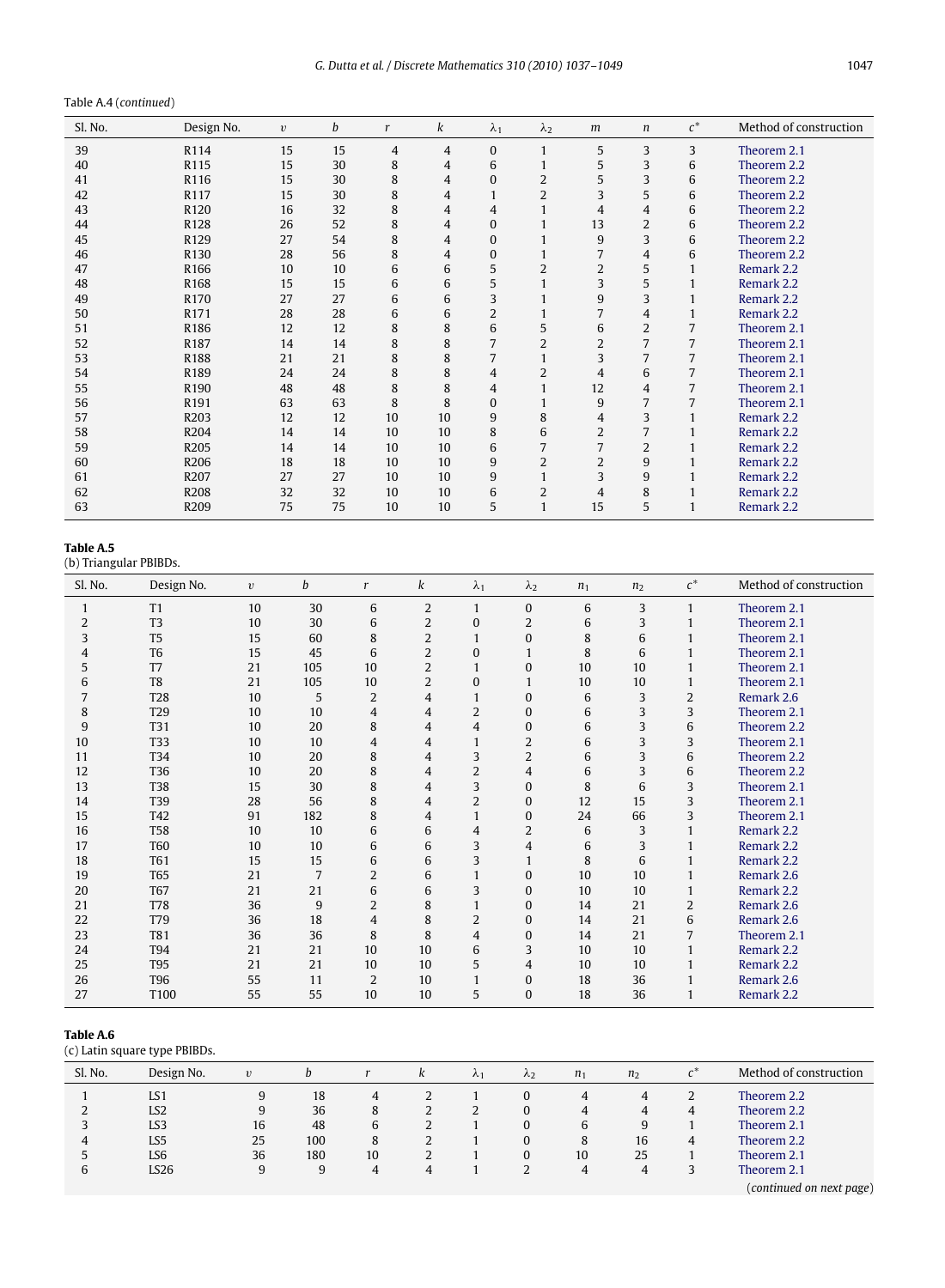| Sl. No. | Design No.       | $\upsilon$ | b   | r              | k              | $\lambda_1$    | $\lambda_2$    | $n_1$ | n <sub>2</sub> | $c^*$          | Method of construction |
|---------|------------------|------------|-----|----------------|----------------|----------------|----------------|-------|----------------|----------------|------------------------|
| 7       | LS27             | 9          | 18  | 8              | $\overline{4}$ | $\overline{2}$ | 4              | 4     | $\overline{4}$ | 6              | Theorem 2.2            |
| 8       | LS <sub>28</sub> | 16         | 8   | $\overline{2}$ | 4              |                | $\bf{0}$       | 6     | 9              | $\overline{2}$ | Remark 2.6             |
| 9       | LS30             | 16         | 16  | $\overline{4}$ | 4              | 2              | $\bf{0}$       | 6     | 9              | 3              | Theorem 2.1            |
| 10      | LS34             | 16         | 32  | 8              | 4              | $\overline{4}$ | 0              | 6     | 9              | 6              | Theorem 2.2            |
| 11      | LS38             | 16         | 32  | 8              | 4              | 2              | $\mathbf{1}$   | 9     | 6              | 3              | Theorem 2.1            |
| 12      | LS42             | 16         | 32  | 8              | 4              |                | $\overline{2}$ | 6     | 9              | 6              | Theorem 2.2            |
| 13      | LS45             | 25         | 50  | 8              | 4              | 3              | 0              | 8     | 16             | 6              | Theorem 2.2            |
| 14      | LS46             | 49         | 98  | 8              | 4              | $\overline{2}$ | $\bf{0}$       | 12    | 36             | 6              | Theorem 2.2            |
| 15      | LS47             | 169        | 338 | 8              | 4              |                | $\Omega$       | 24    | 144            | 6              | Theorem 2.2            |
| 16      | LS74             | 36         | 12  | $\overline{2}$ | 6              |                | $\bf{0}$       | 10    | 25             |                | Remark 2.6             |
| 17      | LS77             | 36         | 36  | 6              | 6              | 2              | $\bf{0}$       | 15    | 20             |                | Remark 2.2             |
| 18      | LS78             | 36         | 36  | 6              | 6              | 3              | $\bf{0}$       | 10    | 25             |                | Remark 2.2             |
| 19      | LS82             | 49         | 49  | 6              | 6              | $\bf{0}$       | 1              | 18    | 30             |                | Remark 2.2             |
| 20      | LS101            | 25         | 25  | 8              | 8              | 3              | $\overline{2}$ | 8     | 16             |                | Theorem 2.1            |
| 21      | LS102            | 64         | 16  | $\overline{2}$ | 8              |                | $\bf{0}$       | 14    | 49             | 4              | Remark 2.6             |
| 22      | LS104            | 64         | 32  | 4              | 8              |                | $\bf{0}$       | 28    | 35             | 6              | Remark 2.6             |
| 23      | LS108            | 64         | 32  | 4              | 8              | $\overline{2}$ | $\bf{0}$       | 14    | 49             | 3              | Remark 2.6             |
| 24      | LS110            | 64         | 64  | 8              | 8              | $\overline{2}$ | $\mathbf{0}$   | 28    | 35             | 7              | Theorem 2.1            |
| 25      | LS114            | 64         | 64  | 8              | 8              | 4              | $\Omega$       | 14    | 49             |                | Theorem 2.1            |
| 26      | LS136            | 36         | 36  | 10             | 10             | 4              | 2              | 10    | 25             |                | Remark 2.2             |
| 27      | LS137            | 100        | 20  | $\overline{2}$ | 10             |                | $\bf{0}$       | 18    | 81             |                | Remark 2.6             |
| 28      | LS146            | 100        | 100 | 10             | 10             | 5              | $\bf{0}$       | 18    | 81             |                | Remark 2.2             |

**Table A.7**

(d) Cyclic PBIBDs.

| $\cdots$      |                 |            |    |    |    |                         |                |                |                |       |                        |
|---------------|-----------------|------------|----|----|----|-------------------------|----------------|----------------|----------------|-------|------------------------|
| Sl. No.       | Design No.      | $\upsilon$ | b  | r  | k  | $\lambda_1$             | $\lambda_2$    | n <sub>1</sub> | n <sub>2</sub> | $c^*$ | Method of construction |
|               | C <sub>1</sub>  | 5          | 5  | 2  | 2  |                         | $\Omega$       | 2              | 2              |       | Theorem 2.1            |
|               | C <sub>2</sub>  | 5          | 10 | 4  |    | 2                       | 0              | 2              |                | 2     | Theorem 2.2            |
| 3             | C <sub>3</sub>  | 5          | 15 | 6  |    | 3                       | $\Omega$       |                |                |       | Theorem 2.1            |
| 4             | C <sub>4</sub>  | 5          | 20 | 8  |    | 4                       | $\Omega$       |                |                | 4     | Theorem 2.2            |
| $\mathcal{L}$ | C <sub>5</sub>  | 5          | 25 | 10 |    | 5                       | $\Omega$       |                |                |       | Theorem 2.1            |
| 6             | C <sub>6</sub>  | 5          | 15 | 6  |    |                         |                |                |                |       | Theorem 2.1            |
|               | C <sub>7</sub>  | 5          | 20 | 8  |    |                         |                |                |                |       | Theorem 2.2            |
| 8             | C8              |            | 25 | 10 |    | 4                       |                |                |                |       | Theorem 2.1            |
| 9             | C <sub>9</sub>  |            | 25 | 10 |    | 3                       | 2              |                |                |       | Theorem 2.1            |
| 10            | C10             | 13         | 39 | 6  |    |                         | 0              | 6              | 6              |       | Theorem 2.1            |
| 11            | C <sub>11</sub> | 17         | 68 | 8  |    |                         |                | 8              | 8              | 4     | Theorem 2.2            |
| 12            | C <sub>21</sub> | 13         | 26 | 8  | 4  |                         | 3              | 6              | 6              | 6     | Theorem 2.2            |
| 13            | C <sub>22</sub> | 17         | 34 | 8  | 4  |                         | $\overline{2}$ | 8              | 8              | 6     | Theorem 2.2            |
| 14            | C <sub>23</sub> | 13         | 13 | 6  | 6  |                         | $\overline{2}$ | 6              | 6              |       | Remark 2.2             |
| 15            | C <sub>26</sub> | 17         | 17 | 8  | 8  | 4                       | 3              | 8              | 8              |       | Theorem 2.1            |
| 16            | C27             | 29         | 29 | 8  | 8  | $\overline{\mathbf{3}}$ |                | 14             | 14             |       | Theorem 2.1            |
| 17            | C29             | 13         | 13 | 10 | 10 | 8                       |                | 6              | 6              |       | Remark 2.2             |
|               |                 |            |    |    |    |                         |                |                |                |       |                        |

## **Table A.8**

(e) PBIBDs based on partial geometries.

| Sl. No. | Design No.                            | $\boldsymbol{v}$ |                 |               | ĸ | $\mathcal{N}$ 1 | $\Lambda$ | n <sub>1</sub> | n <sub>2</sub>          | ~*          | Method of construction                  |
|---------|---------------------------------------|------------------|-----------------|---------------|---|-----------------|-----------|----------------|-------------------------|-------------|-----------------------------------------|
|         | PG <sub>3</sub><br>PG8<br><b>PG11</b> | 40<br>156<br>50  | 40<br>156<br>25 | 4<br>$\Delta$ |   |                 |           | 12<br>30<br>28 | $\angle l$<br>125<br>21 | $\sim$<br>b | Theorem 2.1<br>Remark 2.2<br>Remark 2.6 |

## **Table A.9**

(f) Miscellaneous PBIBDs.

| Sl. No. | Design No.     | $\upsilon$ | h   |    | ĸ            | $\lambda_1$    | $\lambda$ | $n_1$ | n <sub>2</sub> | $c^*$ | Method of construction |
|---------|----------------|------------|-----|----|--------------|----------------|-----------|-------|----------------|-------|------------------------|
|         | M <sub>2</sub> | 16         | 48  | 6  | ำ            |                | $\Omega$  | 6     | 9              |       | Theorem 2.1            |
|         | M <sub>3</sub> | 16         | 80  | 10 |              |                | $\Omega$  | 10    |                |       | Theorem 2.1            |
|         | M4             | 16         | 80  | 10 |              |                | $\Omega$  | 5     | 10             |       | Theorem 2.1            |
|         | M <sub>6</sub> | 26         | 130 | 10 |              |                | $\Omega$  | 10    | 15             |       | Theorem 2.1            |
|         | M7             | 27         | 135 | 10 | <sup>-</sup> |                | $\Omega$  | 10    | 16             |       | Theorem 2.1            |
| 6       | M19            | 40         | 80  | 8  | 4            |                | $\Omega$  | 12    | 27             | 6     | Theorem 2.2            |
|         | M26            | 26         | 26  | 6  | 6            | <sup>-</sup>   | $\Omega$  | 15    | 10             |       | Remark 2.2             |
| 8       | M33            | 50         | 50  | 8  | 8            | $\overline{2}$ | $\Omega$  | 28    | 21             |       | Theorem 2.1            |
| 9       | M38            | 26         | 26  | 10 | 10           | 4              | 3         | 15    | 10             |       | Remark 2.2             |
| 10      | M39            | 27         | 27  | 10 | 10           |                | 5         | 10    | 16             |       | Remark 2.2             |